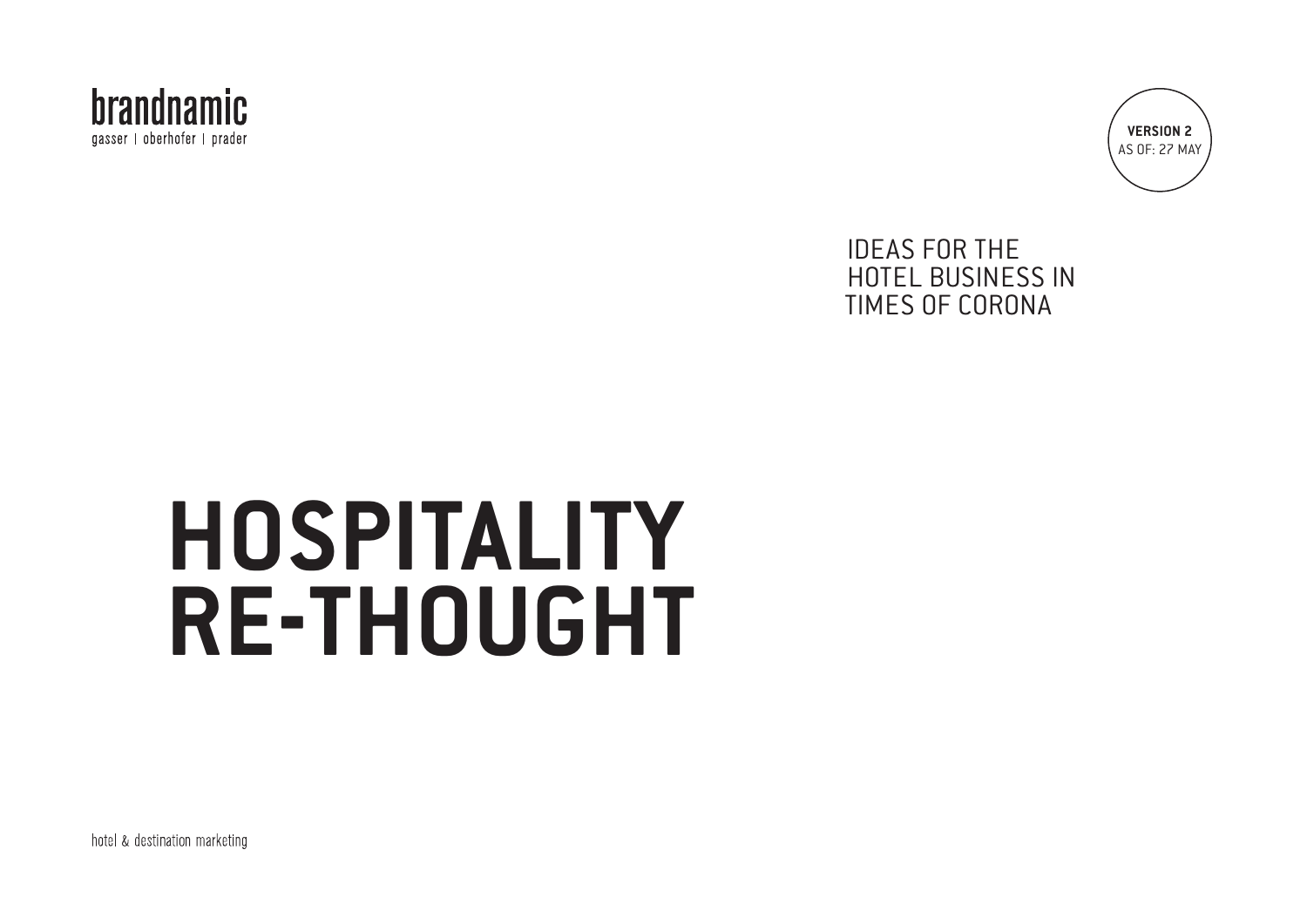## **HOSPITALITY RE-THOUGHT**

### IDEAS FOR THE HOTEL BUSINESS IN TIMES OF CORONA

### ABOUT BRANDNAMIC

To be at your side even in times of crisis is of great importance to us. This is the reason why we have created this guide, which is a collection of ideas on how to make a new start under the current conditions. It is intended to guide and help you, but it does not claim to be complete, nor does it contain general regulations and political guidelines.

We would like to thank Dipl. Päd. Andrea Pfleger (Master of Science in Hygiene & Quality Management) for her support and valuable contribution.

Brandnamic is a full-service agency with its main office in Brixen and offices in Meran and Munich, specialising in hotel and destination marketing. Founded in 1997, it is nowadays one of the leading consulting companies in the Alps. Over 700 hotels and destinations from South Tyrol, Northern Italy, Austria, Germany, Switzerland, and Liechtenstein rely on the high level of expertise of its 120 specialists when it comes to defining and strengthening brands, creating new, innovative concepts, and increasing visibility. Marketing measures are tailor-made and implemented quickly and precisely – from a strong web presence and a target group-specific advertising campaign to unique texts and an individual design.

#### **www.brandnamic.com**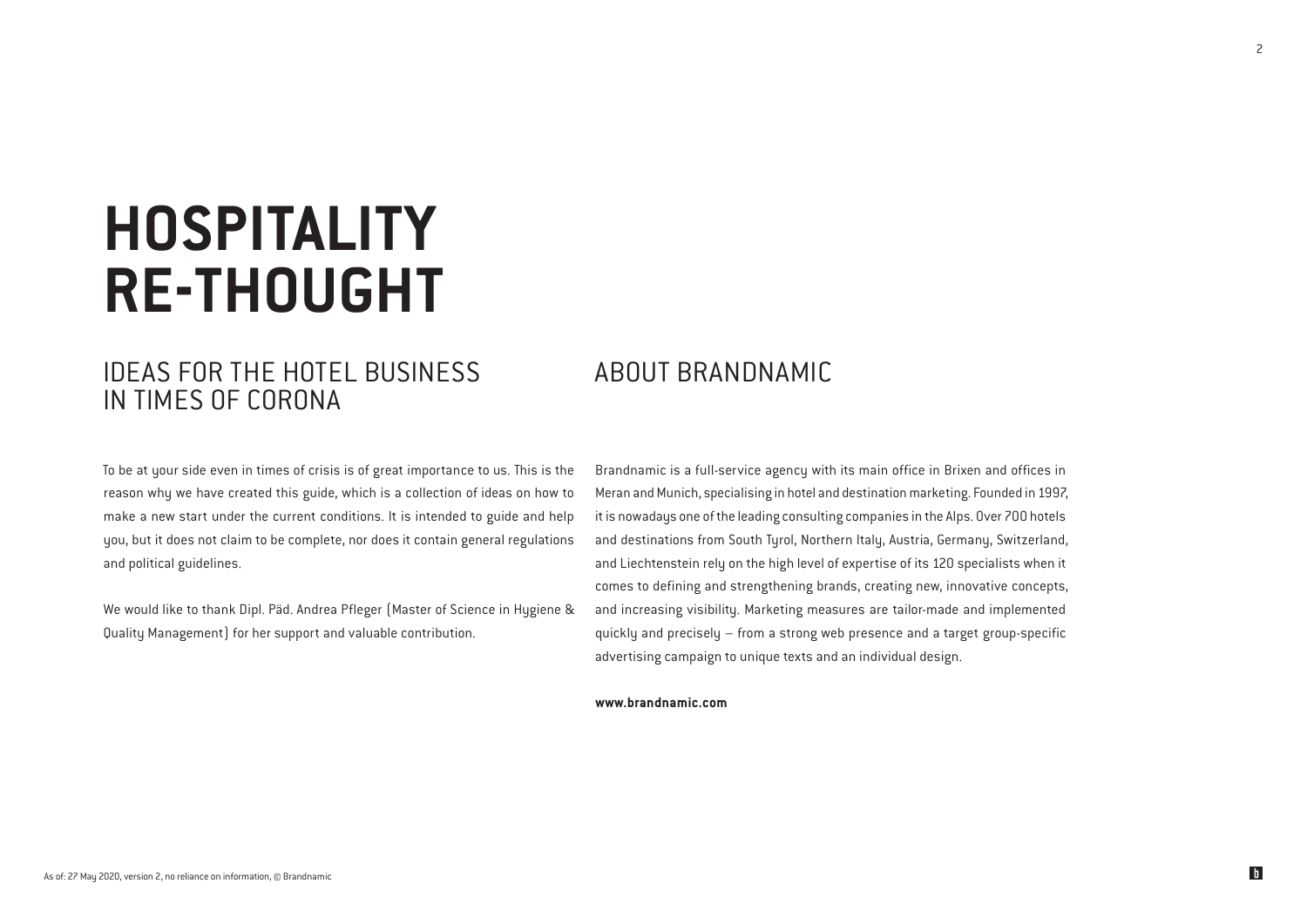## **DEAR READER,**

Suddenly nothing is the way it was. The coronavirus has turned our daily lives upside down from one day to the next. It is the great unknown that governs all our lives. Not shaking hands when greeting each other, serving guests in the restaurant wearing nose and mouth protection, checking their body temperature when entering a hotel – what was unthinkable just a few weeks ago is now our new reality. It seems like yesterday that everyone was still discussing overtourism, now physical distancing is on everyone's agenda. Because as long as there is no vaccine or at least a good and highly effective medicine, social distancing and strict hygiene regulations are the only antidotes that are effective.

Every day, countless scientists and researchers around the globe provide new insights that give hope for an imminent end to a crisis that presents us with unexpected challenges – from a political, social and economic viewpoint. Despite repeated warnings of such a pandemic at international level, no one was prepared for this exceptional situation. When the storm had long since come up, all sails had to be pulled in. Only a total standstill, a lockdown of unimagined extent with side effects in all areas, could minimise the spread of COVID-19. The new coronavirus did not turn out to be the normal flu it was initially declared to be. It was only when the intensive care units filled up, countless doctors and nurses became infected, and the death toll skyrocketed, that it became clear what effects this virus would have. It was only through rigid measures that the curve was slowly and laboriously flattened – the curve of the sick and the curve of the dead.

#### From Wuhan around the world without hindrance

In retrospect, one is always wiser  $-$  that is what say. The fact is, we should have had known better earlier on and we should have prepared ourselves better at an international level. Already a year ago, Peng Zhou, a Chinese researcher from Wuhan, warned of a corona pandemic. The data from his epidemiological study were already available to the world in March 2019, but nobody paid the necessary attention to his findings. And even when the epidemic started in China at the end of December, governments in Europe and America took no

further precautions, although they should have learned the lessons of SARS (2003) and MERS (2012) – both of which are also coronaviruses – in preventing and combating pandemics.

Only one country reacted immediately after strange cases of atypical pneumonia became known in China: Taiwan. On the very day the WHO was informed, the Asian country implemented a total of 124 measures, which not only prevented the economic lockdown but also saved countless lives. One of the success factors was the tracking of infected persons, which is a very controversial issue, especially in our country. Incidentally, these measures were published early on by Taiwan and could therefore have been easily transferred to other countries. This did not happen, however, and so the only thing that was transmitted to other countries in a flash was the virus. From Wuhan, until now a blind spot on the map for many, it spread all over the world.

After Wuhan, Italy became the epicentre of the pandemic. Today we know that the virus entered the country through three doors. A patient 0, like in Germany, was never found.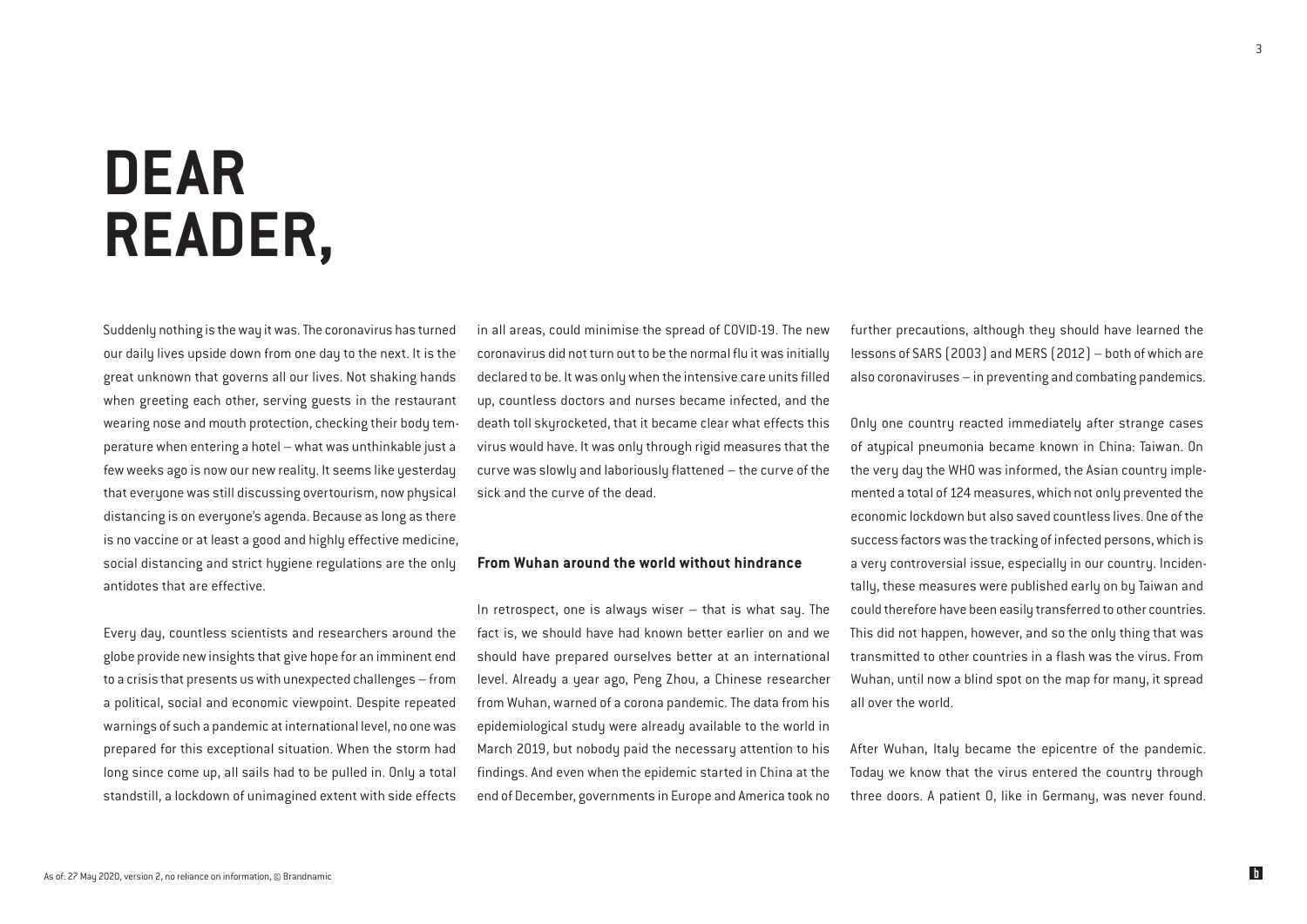## **DEAR READER,**

The appropriate measures, such as the immediate isolation of the infected person and their contacts, could not be taken. The tragedy took its course, partly because the country was in no way prepared for the epidemic. There was a severe lack of protective equipment, hospital beds, intensive care units, and respirators. Hospitals became breeding grounds from where the coronavirus spread quickly. In retrospect, it will be necessary to clarify how and why this was the case.

#### What we know. What we do not know yet.

Ever since the virus has entered our lives, we have been gaining new insights every day. We know, for example, that the average incubation period is five days, that COVID-19 carriers can spread the virus before showing symptoms, and that there are countless asymptomatic carriers that infect others without knowing about it. What is clear is that the virus is difficult to assess, highly contagious, and extremely resistant. From the very beginning, people at risk were named, even though if scientists and doctors repeatedly warned against a false sense of security. It is also true that attempts have

been made for over 17 years to develop vaccines against other coronaviruses, which usually cause harmless colds, but none have been successful so far. In the case of SARS, scientists came close, but when the disease suddenly disappeared, funds were cut off and research stopped. A fatal mistake, as we can clearly see today.

One reason why the new coronavirus is so threatening is that it is still largely unresearched. We do not know whether and for how long after surviving an infection one is actually immune to the virus, whether the virus mutates over the course of months, whether the higher temperatures in summer can help to contain the spread, and, above all, when we will reach herd immunity. However, according to experts, it is certainly not desirable to purposefully infect the entire population, as we do not know the long-term consequences of this disease, nor do we know whether the virus will be able to adapt even better to humans and consequently have an even more disastrous effect.

#### How the virus has changed tourism

We do not know how long we will have to deal with the virus, which makes all further planning difficult. After the necessary lockdown we now enter the second phase, in which we must learn to live and work with the virus. It is a phase for which we should all prepare ourselves well, as it is now up to each and every one of us to take responsibility, because it is essential to avoid a second lockdown. Therefore, every step needs to be well thought out – not just from a health point of view, but also from an economic point of view. A carefree holiday as we know it from the past cannot not exist for the time being. At least not until a suitable treatment or vaccine is found and approved by the relevant health authorities. And that will certainly take a few more months.

Tourism is affected by the corona crisis like no other sector. Everything is currently upside down in our branch. But, even in this time, South Tyrol has the best conditions for a new start: beautiful landscapes that satisfy the yearning for freedom, for nature, and for a safe retreat, and the four most important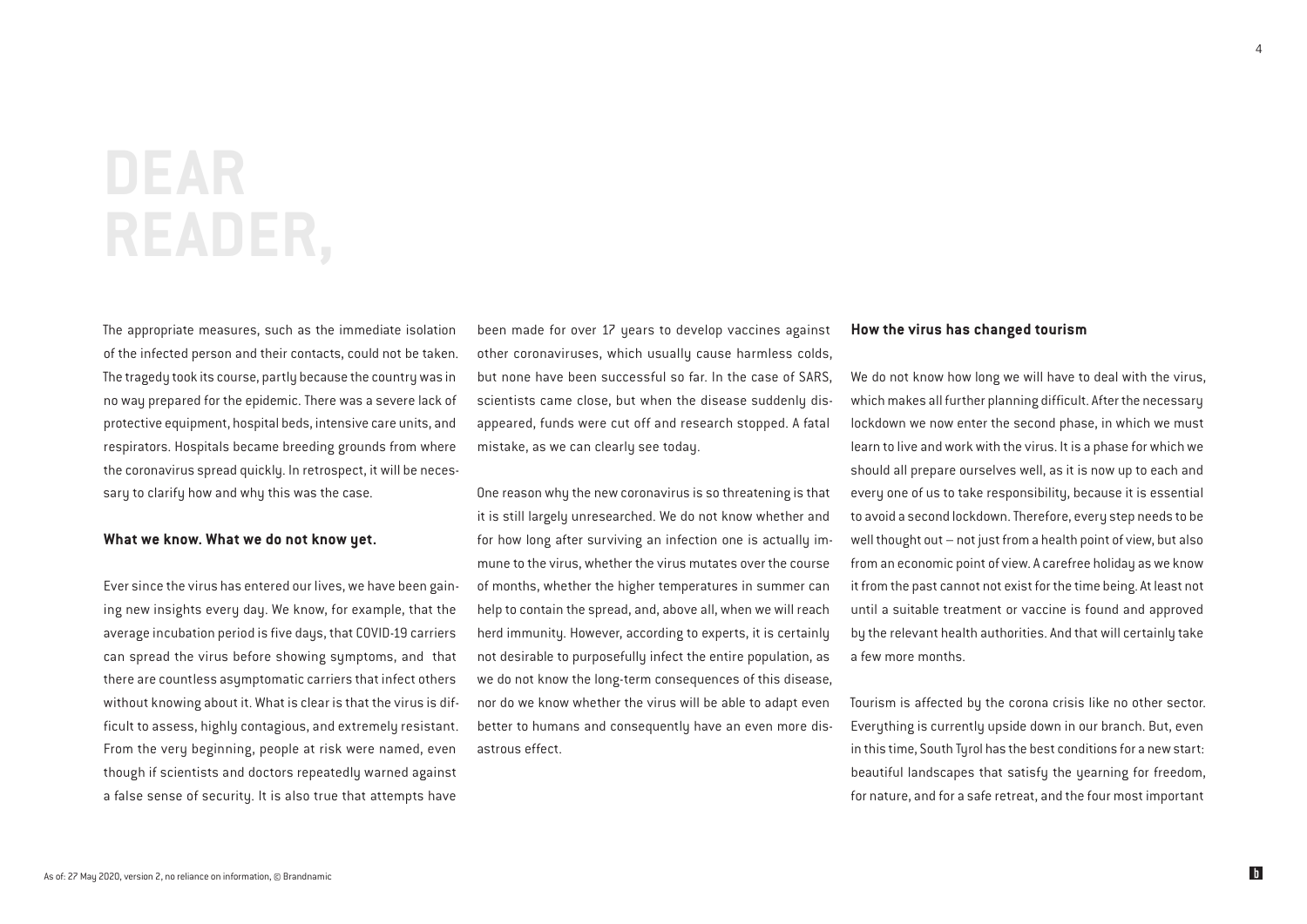## **DEAR READER,**

markets literally in front of its doorstep: the rest of Italy as well as Switzerland, Austria, and Germany.

Forecasts of what the new start in tourism after the crisis might look like differ among hoteliers, as a survey conducted by WIKU (Wirtschaftkurier of the South Tyrolean newspaper Dolomiten) in mid-April shows. A third of those surveyed consider a start with restrictions to be right decision, while two thirds want to offer guests their full range of services. However, waiting to see the actual booking situation before opening is out of the question. On the other hand, all agree that the current regulations, such as the obligation to wear masks and gloves, should not be a major issue in communication. People are creatures of habit, and masks and gloves are now part of the everyday life of most Europeans anyway.

#### Identifying opportunities in the crisis

It is not yet clear when and how we will be able to travel again, when boarders will reopen, and when travel bans will be lifted. But now is the right time to make arrangements so that we

are perfectly prepared for the start of the season. Hospitality must be re-thought. Work processes must be re-defined, new safety and hygiene measures must be implemented in order to stop the virus. All of this must be done with great care and sensibility, because after all, it is still our aim to delight our guests with a unique offer and authentic hospitality.

In this guide, we have compiled a number of ideas on how to make new start during COVID-19. The list makes no claims to completeness and does not contain general regulations nor political guidelines. It is, however, intended to help and guide you through this challenging time towards a successful new start.

### BECAUSE: IT IS WHAT IT IS. BUT IT WILL BE WHAT WE MAKE OF IT.



Hannes Gasser, Michael Oberhofer and Matthias Prader

#### **Stay healthy! Stay positive!**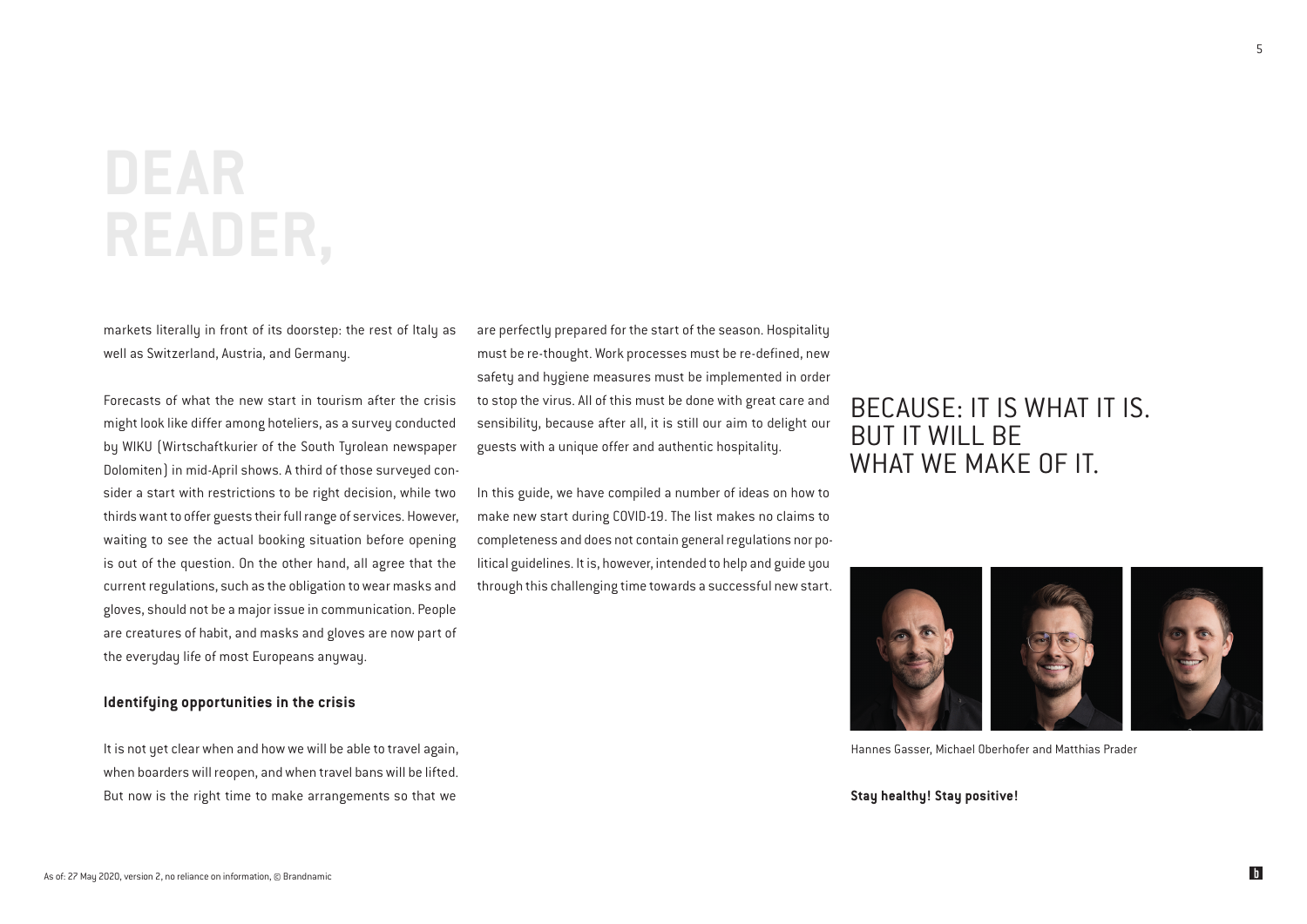## **OPEN AT LAST! AND NOW?**

### GENERAL TIPS FOR REOPENING

After a long waiting period it was finally named, the date when your business will reopen has finally been set. But compared to previous seasons, there is a lot to be done, because protecting employees and guests is of the utmost importance.

- Basic cleaning should be even more thorough before the start of the season.
- Make sure that your drinking water systems are clean so that you can prevent dangerous legionella growth. Open the taps for a few minutes every three days. Do not forget to check the temperature in the hot water system. The temperature in the water tank must not sink below 60 °C, in the circulation lines not below 55 °C. The circulation pumps must be switched on. If the water has not been used for a long period of time, it is best to call a trusted plumber, who will know what to do.
- Form a team an internal hotel task force consisting of general management and the individual division managers, in order to effectively implement and control the prescribed guidelines throughout the hotel. This also allows you to react quickly, if necessary. A regular exchange between all members should be part of the weekly planning.
- Make sure that gloves, mouth-and-nose protections (surgical masks), and other necessary protective clothing are available in sufficient quantities.
- Provide every single employee with a kit of masks, gloves, and other

protective equipment needed for their daily work, and have a handover certificate signed, stating the exact quantities.

- All employees should commit themselves to inform you promptly when protective equipment, disinfectants etc. are running low. - Introduce accurate cleaning protocols: when was which room cleaned with which agent?
- Together with the head of department, draw up a detailed cleaning plan that includes a checklist –preferably including pictures for the benefit of employees who are non-native speakers.
- Have your current cleaning and disinfecting plan checked again by your specialist supplier to make sure it is up to date.
- If your hotel does not yet have a hygiene emergency plan (also in terms of norovirus prevention), it should be prepared now at the latest. It is best to create a folder containing detailed instructions for proper cleaning and disinfection, application and mode of action of the products used, product data sheets, and checklists.
- If necessary, have your staff undergo a verified, reliable antibody test before opening. Currently, antibodies can be detected most reliably by means of IgE blood tests.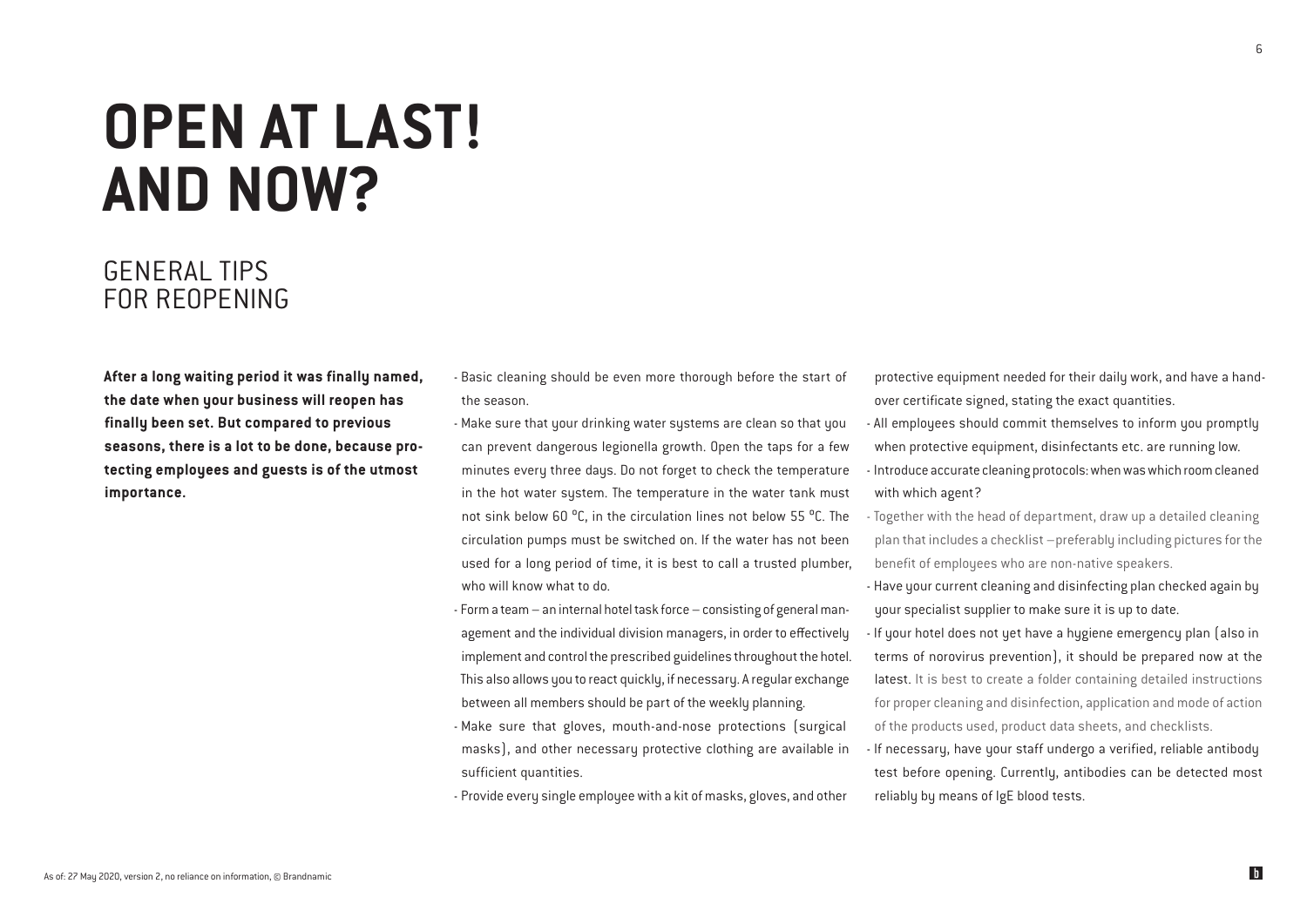- If reliable rapid corona tests such as those developed in America were to become available in the near future, employees could be tested regularly. However, this must be done by medical personnel. - Encourage your staff to download the official tracking app to their

- Train your staff on the correct use of mouth and nose protections, gloves, and other protective equipment as well as on the correct application of hygiene measures (correct handwashing, correct hand disinfection, correct sneezing and coughing, clean working clothes). - Agree together with your team on a new form of greeting, e.g. slight

bow with folded hands or a polite curtsey. - Inform your guests in every newsletter, during the offer phase, and/

smartphones, as it will greatly help contain the virus.

or in their pre-arrival e-mail about the regulations in force and your safety measures and precautions. This makes them feel safe and creates trust.

- Those who are well-informed can book their holiday without worries. Therefore, keep your website up-to-date with all the important information: which precautions have you taken? What are your strengths? - In order to control the flow of guests in public areas (e.g. pool, wellness area, restaurant etc.) and save guests from waiting around, you can use special digital entrance controls. A useful app is ufirst, for example.

- A virtual concierge that works with voice assistants such as Alexa or the Google Assistant and answers the guest's questions (e.g. https://www.virtualconciergeservice.com/), individual apps and digital guest maps that can be accessed via tablets or mobile phones, as well as information screens are good alternatives that allow you to provide guests with helpful information while at the same time being able to complu with the rules of physical distancing. - Slip into the role of the guest and check your hotel like before a

pre-opening. Is there an atmosphere of well-being despite all the precautions you have taken? Are there any weak points? Try to see everything from the point of view of a child or elderly person that needs support.

- Give a personal touch to the information material you provide in the various premises (e.g. rules of conduct, cleaning protocols etc.) with an attractive graphic design to avoid a "hospital-like atmosphere". - A welcome booklet for the guests and a staff booklet in your corporate design are suitable instruments to inform about any safety precautions taken, rules of conduct, currently valid regulations, and hygiene measures. You can also make this booklet available to your guests online on your website and digitally via your guest information system.

## IMPORTANT: DO GOOD AND SPEAK ABOUT IT!

True to the old PR principle of "Do good and speak about it", we advise you to not only take all these safety precautions, which mean a lot of extra work for you, but also to communicate them to your guests. There are plenty of efficient possibilities. A pop-up or a dedicated sub-page on your website, a newsletter, signs, posters and other printed references in your hotel – let your creativity roam free. The more information you provide your guests with, the more likely they are to book a stay, and the safer they will feel during their stay.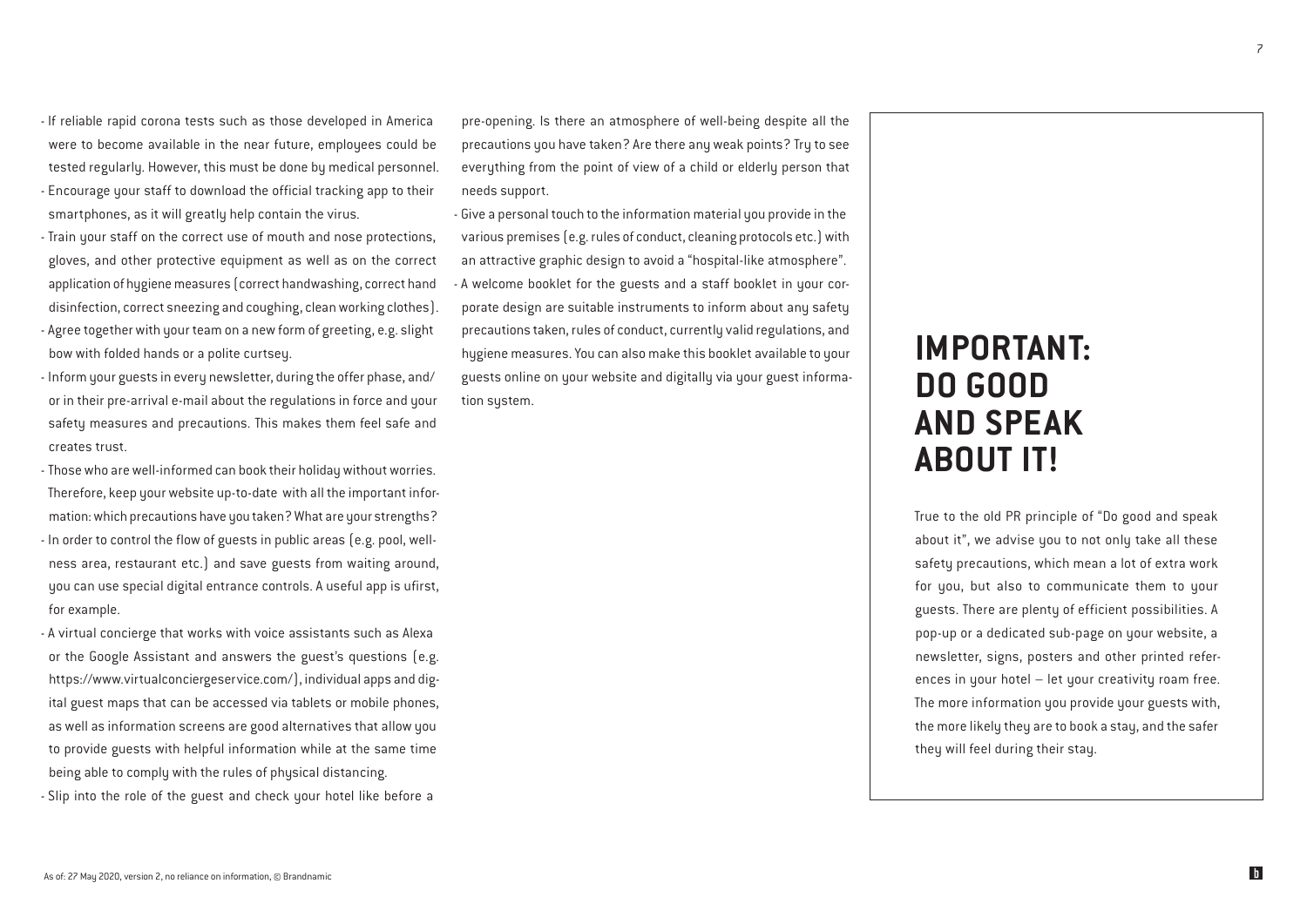## **PLAY IT SAFE**

### IDEAS FOR A SAFE ENVIRONMENT IN TIMES OF CORONA

Welcome to the new reality. The coronavirus has changed the hotel industry in all areas. Despite the rules and regulations in force, you should not make your hotel feel like a hospital. Guests do want to feel safe, but they do not want to do without heartfelt hospitality and a cosy ambience. Below are a few ideas and precautionary measures sorted by individual areas.

#### Shuttle service/Guest transport

- Make sure that the driver always wears mouth and nose protection as well as gloves.
- If possible, the driver's area should be separated by a Plexiglas partition or a flexible, thick-walled transparent film.
- The vehicle should be thoroughly cleaned after every use and the surfaces disinfected. After cleaning, air it sufficiently before using it again for the next guest transport.

#### Entrance area

- If possible, the body temperature of all arriving guests should be measured upon arrival – preferably at the entrance or at reception. - We recommend installing a thermal imaging camera in the entrance area. It automatically and unobtrusively measures the body temperature when someone enters the hotel. The data can also be recorded. - Guests with a body temperature above 37.5 degrees should be asked to consult a doctor immediately or visit a COVID-19 outpatient clinic for a check-up. Please provide your guests with contact details and further information.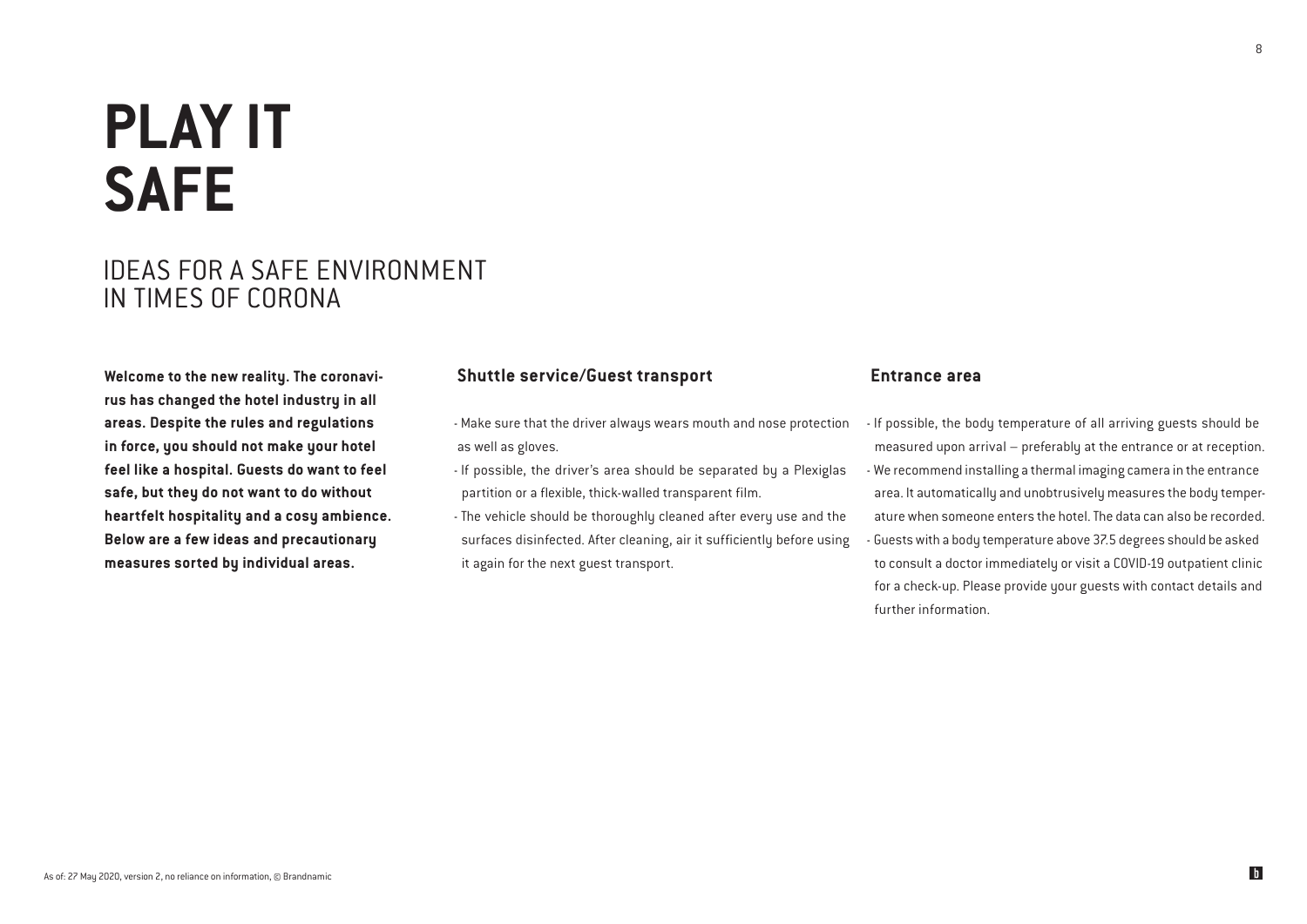$\alpha$ 

- Reception
- As a preventative measure, install a Plexiglas partition at the reception desk. By the way, these partitions can also be designed in your corporate design, making them appear less sterile and weird. - Floor markings serve for orientation and help to ensure that safety distances are maintained.
- The reception staff must wear mouth and nose protection as well as gloves, and change them if necessary. Masks can only be worn once before washing.
- The employees must be well informed about COVID-19, as it helps them recognise suspicious cases. Furthermore, you should have all important contact details for doctors, hospitals, and competent health authorities at hand at reception.
- Set up disinfectant dispensers with hand sensors at reception and in the entrance area. Offer your guests the option to have their mobile phones, credit or debit cards etc. cleaned.
- Do not greet your guests with a handshake. Instead, choose a slight bow of the head over pressed-together palms. Women can greet guests with a polite curtsey.
- Offer your guests mouth and nose protection if they are not wearing it. Masks branded in your corporate design and washable at 60 <sup>o</sup>C are also a great gift with advertising effect in everyday life. The masks should be changed and washed daily. Offer your guests this service. Since there are currently no studies on how efficient fabric masks are, surgical masks should be given preference in hotel operations.
- Allow a digital pre-check-in or shorten the check-in process by digitalising it as much as possible. All necessary forms should be filled out by your guests in advance.
- For larger travel groups, only one person should take care of checkin for all guests.
- Give your guest a pen to sign the documents and let them keep it. Touchpad pens and touchpads must be disinfected with a non-alcoholic agent after each use. Subsequent hand disinfection is equally important.
- If one of the guests comes from an area particularly affected by COVID-19, try to obtain as much detailed information as possible in advance.
- Inform your guests of all safety and hygiene regulations that apply in the hotel and the region and inform them of the safety precautions you have taken for prevention. The best way to do this is to have a personalised welcome booklet that you hand them at check-in.
- Under no circumstances should the receptionist get into the lift together with the guests to accompany them to their room.
- Make sure that the check-out procedure is kept as short as possible by sending your guests the invoice in advance by e-mail and accepting online payment in addition to the usual payment methods. - Cash payments should be avoided or should only be possible at reception.
- After handling cash, the gloves must be changed or the hands thoroughly washed and disinfected with an alcohol-based solution.
- POS devices, computer mice, telephones, copy machines, pens, envelopes, desks, and other objects that are touched by several people must be cleaned frequently and at regular intervals, and disinfected with alcohol-free products. If possible, it should be avoided that several people use the same objects.
- After each staff rotation, the reception area should be cleaned and disinfected.
- Room keys, key chains, and key cards should always be thoroughly cleaned and disinfected.
- If possible, vouchers should be created digitally and sent online. Vouchers in paper form produced on site should only be handed over when wearing gloves.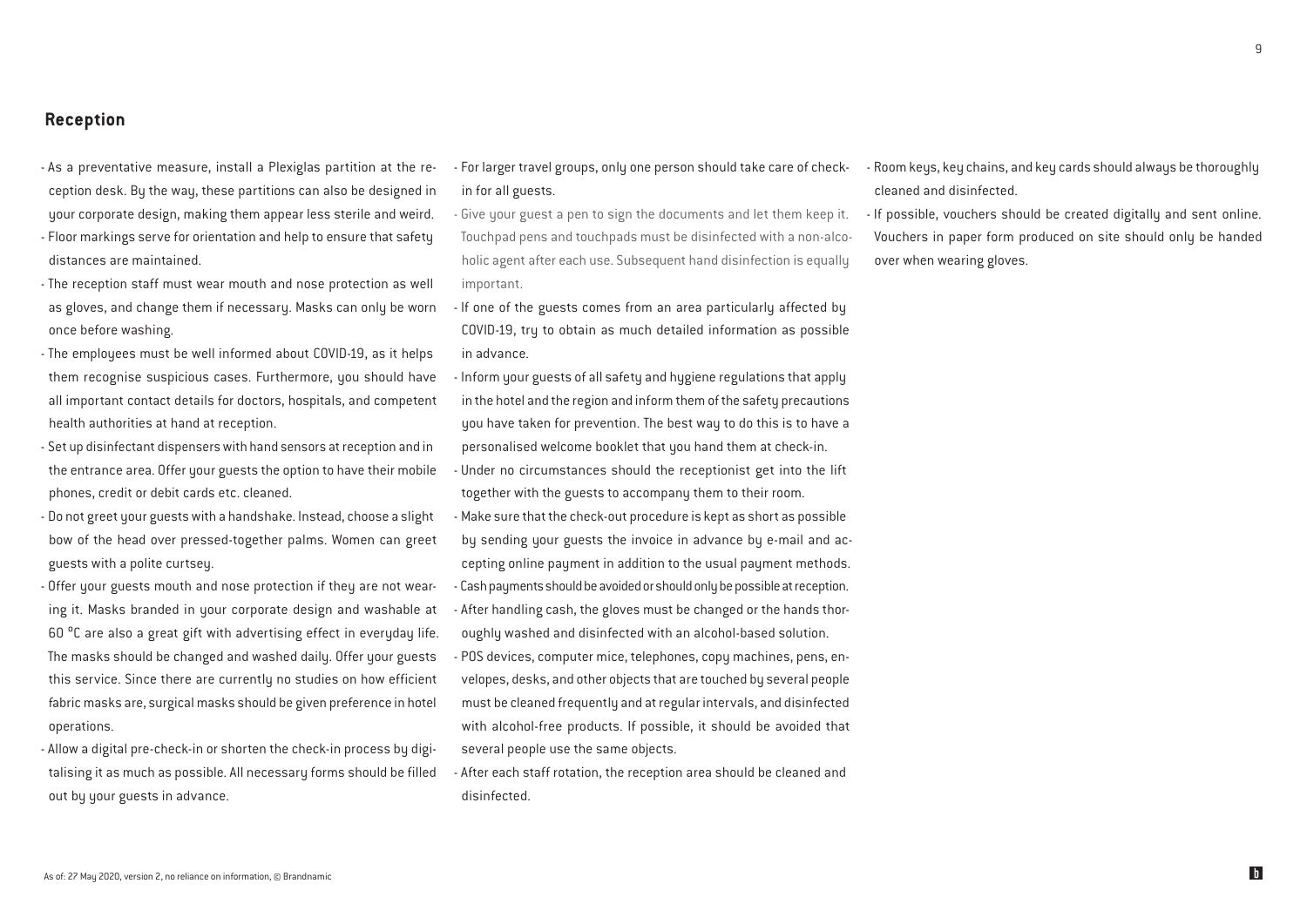#### Maintenance/building services engineering

- The guest's suitcases should be carried no further than their room doorstep. The porter should wear gloves and wash/disinfect their hands afterwards.
- The parking service should be stopped until further notice. If this is not possible due to the parking situation, the responsible employee should only park the guest's car keeping the windows open and the air conditioning switched off, and while wearing mouth-and-nose protection.
- All employees should wear mouth and nose protection and always keep the prescribed distance from guests.
- Repair work can only be carried out in the absence of guests. Afterwards, the area where the repair has taken place should be cleaned/ disinfected and well aired.
- Make sure that the pool water contains sufficient chlorine in the prescribed concentrations.
- Check washing machines and dishwashers to ensure that they reach the necessary temperatures during cleaning to kill the virus efficiently.
- Air conditioning and ventilation systems must be operated according to the settings provided by the ventilation planner/ventilation installer. Reducing or increasing system performance is not conducive to achieving the desired effect and may even increase the risk of infection. The recirculation air flow rate should be reduced compared to the fresh air rate, if this is technically possible. Have the filters checked and replaced if necessary.
- Check regularly that fans and dehumidifiers (e.g. in the indoor pool) are working properly.

#### Lifts

- Display the new safety measures inside the lift cabin (e.g. use of the lift only with family members)
- Since distance regulations cannot be observed in lifts, mouth and nose protection must be worn.
- Floor markings in front of the lift doors serve as orientation, so that a safe distance from waiting guests is maintained.
- The insides of the lift (floor, walls, buttons) must be cleaned and disinfected regularly.
- Set up a disinfectant dispenser with hand sensor inside the lift.
- If possible, the staff and employees should use separate lifts.

#### Meeting rooms/Event rooms

- Seating is to be planned in such a way that all necessary minimum distances are observed.
- Each participant should be allocated a fixed seat throughout the event.
- The podium/speaker's desk should be at least two metres away from the audience so that the speakers can speak without mouthguards. If there are several people on the podium, minimum distances should also be taken into account.
- Microphone, PC mouse, keyboard and other technical equipment should never be used by several people at a time. If not otherwise possible, a way to disinfect these objects should be provided.
- Check the possibility to remotely control the equipment.
- Make sure that the premises are thoroughly and regularly aired. - Drinks and snacks should be offered in single portions.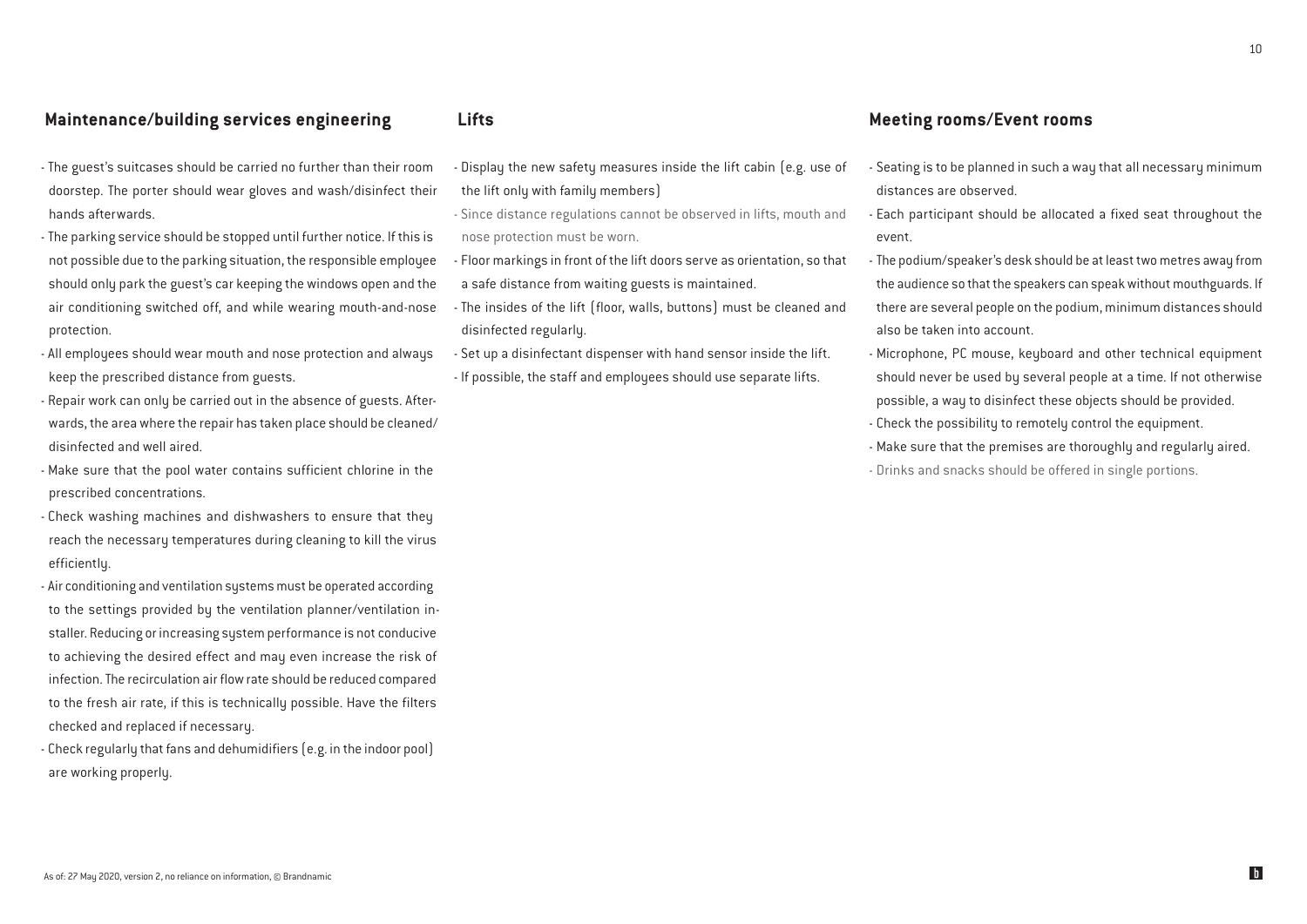#### Guest rooms

- Make sure that rooms are set "out of order" for 24 hours after the guest has checked out. This means that no one, not even a cleaner, may enter the room during this time. Thorough cleaning and disinfection of the room will only be done the next day to protect the staff. Current studies show that viruses survive on textile surfaces for a long period of time. According to current knowledge, an infection through contact with surfaces the following day can be ruled out. This should be taken into account by the reception when planning room bookings and activities.
- If the occupancy rate is high, you should allow at least seven hours between checkout (at 10 a.m.) and check-in. All the rooms must be thoroughly cleaned.
- If possible, always assign the same rooms/floors to your staff for cleaning.
- Current valid hygiene regulations should be prominently displayed in every room.
- Let your guests know how and when the rooms will be cleaned. This creates trust.
- Decorative items, decorative cushions, and other items that are not easy to clean or wash should not be used for the time being.
- If they wish, offer your guests the possibility to waive room cleaning during their stay.
- All cleaning personnel must be informed in advance about new basic rules and trained in the correct use of professional special cleaning and disinfecting agents.
- Wearing protective clothing (mouth and nose protection and gloves) during work must be mandatory. During cleaning, the room must be aired extensively.

- After cleaning and disinfecting a room, any cloths, sponges, wipes or mops and gloves used for cleaning must be replaced.

- Pedal waste bins are currently the best alternative for waste disposal. It is important that each bucket is equipped with a garbage bag that can be closed tightly after removal.
- Do not offer a turndown service for the time being. Enter the guest rooms as little as possible.
- The standard washing programmes from 60 degrees are sufficient for cleaning the laundry. Tip: have the temperature holding time of the machine checked.
- Minibar, fridge etc. should be cleaned and disinfected inside and outside after each stay.
- If a room was occupied by a sick guest, it should be closed for three days and then thoroughly cleaned and disinfected with an ozone unit.
- Add a skin-friendly disinfectant to the toiletry sets provided. - Instead of newspapers in paper form, provide your guests with a tablet which they can use to read their desired newspapers in digital format.
- Sauna towels and small snacks, which were previously available in the public areas of the hotel, should be provided in the rooms.
- Wellness bags and rental rucksacks that are available in the room should never be passed on directly to the next guest. They should be cleaned and disinfected before the next use according to the material before the next use. Generally, washable wellness bags are preferable.

#### Delivery entrance/Handling of deliveries

- Suppliers should hand over the goods in front of the hotel. The prescribed safety distance must be maintained.
- If suppliers need to enter the hotel, their shoes should be disinfected first.
- If necessary, the goods (e.g. food) should be packed in the hotel's own boxes before being carried into the building. These boxes are cleaned and disinfected after each use.
- The delivered goods are cleaned and disinfected before being placed on shop shelves, refrigerators etc.
- The goods should be ordered exclusively via internet, telephone, or video conference for the near future.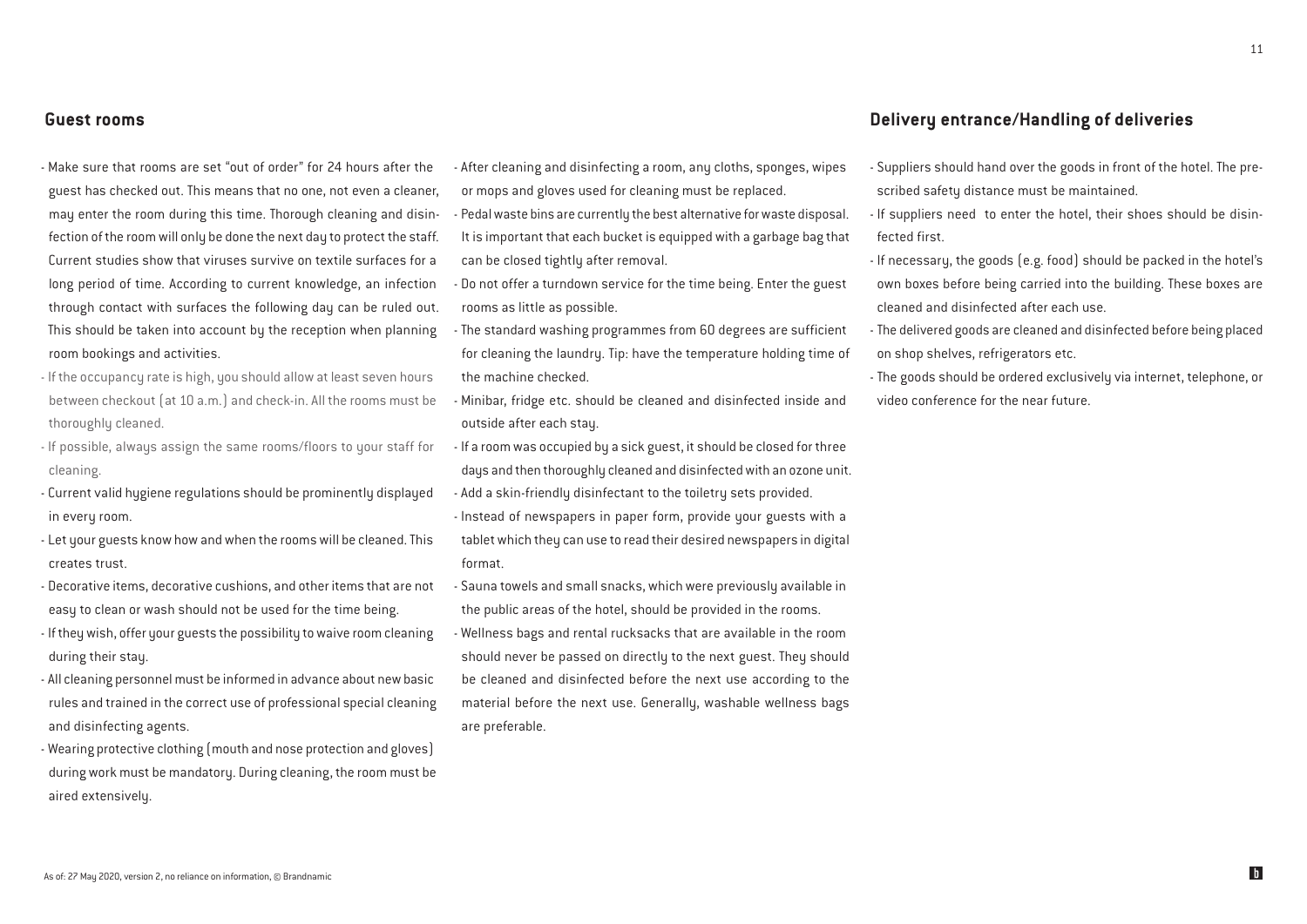- The kitchen must be disinfected at regular intervals (preferably every hour). For this purpose, all objects must be cleared from the surfaces. Use a timer as a reminder.
- Limit the number of employees to the required minimum and, if necessary, divide them into teams that always stay the same.
- Mechanical ventilation systems with outside air should be used in the kitchen, with outside air flows being increased if possible. Recirculated air should be reduced in favour of outside air. If there is no such system in the kitchen, the windows should be opened regularly. - If desired, the entire kitchen team can wear mouth and nose protection, gloves, hairnet and other protective clothing. Every half hour all employees should wash their hands. Mouth and nose protection
- should be worn when preparing cold food and salads.
- Salads should definitely be served in portions, as salad buffets are currently the greatest source of danger. Please note that vinegar in the dressing reliably kills coronaviruses.
- The work areas in the kitchen must be arranged in such a way that employees do not stand opposite each other and all safety distances are maintained. Separate the individual work stations.
- Chefs and waiters must keep the prescribed safety distance when serving food.
- Start with a smaller menu selection and expand it at a later time.
- Cooked food is currently preferable to dishes with raw ingredients. Pay attention to this when creating your menus.
- For safety reasons, fruit and vegetables should be washed in a food grade chlorine solution (Ecolab). As a rule, however, thorough washing with water is sufficient.
- Dishes, pots, and pans must be cleaned in the dishwasher at high

temperatures. The dishwasher should only be emptied wearing mouth and nose protection as well as gloves. Paper towels should be used for drying.

- Have the machines and dosages checked and train your staff well in the ongoing cleaning of the machines. Remember that clogged rinsing arms can reduce cleaning performance.
- Kitchen accessories should be sterilised using special equipment. For knives, drawers with UV light have proven to be the best choice, as it reliably kills viruses and germs.

#### Bar

- The staff must wear mouth and nose protection as well as gloves while working.
- Safety distances between tables as well as between guests and employees must be maintained. If necessary, chairs at the counter should be removed.
- Tables and chairs must be disinfected and cleaned after every use. - Please remove bowls containing nuts, chips, and other snacks that are freely accessible. You can offer individual portions instead.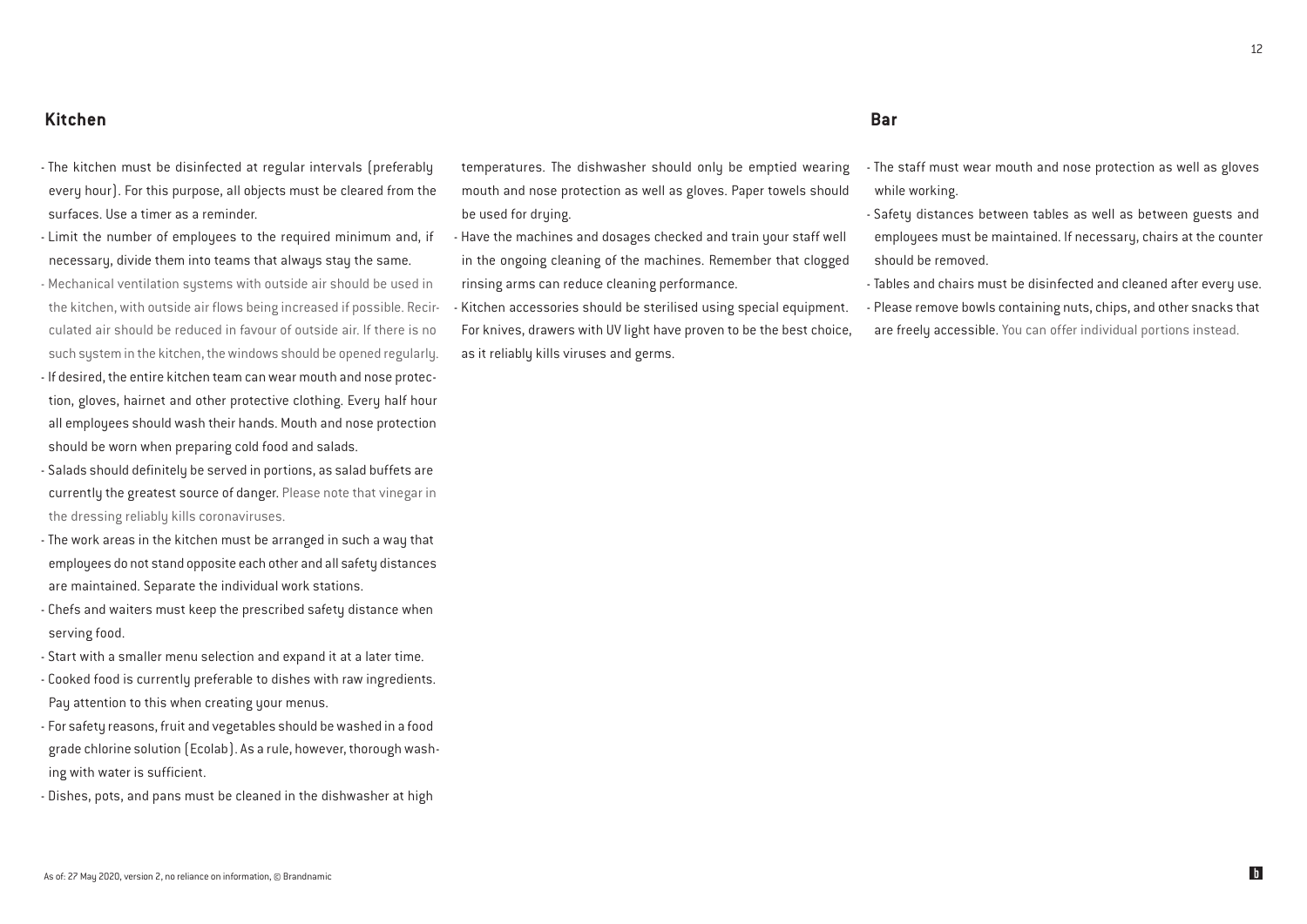Restaurant & dining room

- Reduce the number of tables as much as necessary to maintain the safety distances prescribed by the authorities. According to the latest scientific findings, a distance of two metres is considered safe.

- In view of respiratory flow and the associated spread of aerosol droplets, experts recommend placing the guests so that they sit next to each other or over the corner.

- You may also be able to convert other rooms, such as the library etc., into dining areas. Make sure that the distances the staff need to cover are as short as possible.

- During the summer months, your guests can dine on terraces and in the garden. Provide appropriate facilities.

- A disinfectant dispenser with a hand sensor should be placed in front of the restaurant/dining room/dining area with the instruction that guests should disinfect their hands before entering. To ensure that each guest also adheres to this rule, it is recommended that a staff member stand in front of the entrance to the dining room during meal times, greeting guests politely and asking them to disinfect their hands before entering.
- In general, access to the restaurant should be controlled. Guests should be welcomed in front of the restaurant by a service specialist and accompanied to their reserved table.
- Keep disinfectants/disinfectant wipes ready for your guests in the restaurant.
- The meal times should be extended so that the guests are divided into several shifts.

- After each shift change, the room should be aired, table linen changed, and tables and chairs as well as surfaces that are often touched cleaned and disinfected.

- Table service is to be preferred to buffets to avoid possible crowds. Bread baskets, salad plates, and amuse-bouches should be served instead. A serving trolley may be used if necessary.

- Table menus and objects such as sugar shakers or parmesan cheese containers should only be used once and then cleaned/disinfected. Where possible, one-way packing (e.g. salt, pepper, and sugar) should be preferred in the restaurant area. Do not use items made of materials that cannot be disinfected (e.g. wooden bread baskets). - Wipeable, foiled food and drink menus, a simple paper menu, or digital menus should replace all conventional menus. Recommendations regarding drinks and wines should be given orally.

- Offer room service on request. Guests can fill out their wish list for breakfast, dinner, and drinks the day before. The food should be well covered and preferably brought to the room door on a serving trolley. - You may also be able to offer your guests a take-away service. Use only well sealable one-way packaging. The distribution should be done wearing gloves and mouth and nose protection.

- The staff must wear mouth and nose protection and gloves during the ordering process. By the way: don't forget to smile when wearing a mask. Friendliness can be seen in the facial expressions. - Never speak while carrying plates. After you have served the plate, take a few steps back and only then speak.

- In principle, a buffet will only be possible if the authorities allow it at all, provided that every guest wears gloves and face masks, that the safety distances are observed, and that children are not allowed to enter the buffet area. In addition, as many products as possible should be packed, although this will lead to increased waste.

- An excellent, albeit personnel-intensive alternative is to have your

service staff serve the food at the buffet. Your guests will certainly appreciate the service.

- Another alternative to the classic buffet are pre-portioned dishes, which are placed behind a glass cover and are freely available to guests. Thus, no use of serving cutlery is necessary, but the guests still have the possibility to choose for themselves.

- Provide your guests with gloves and face masks in the buffet area. - Plexiglas provides additional protection for the food.

- Tongs must be cleaned regularly. Surfaces must be cleaned regularly. - Glasses, cutlery, and napkins should not be freely available.

- Coffee machines, juicers, and soda streams should not be used in the near future. If they are used, they must be disinfected continuously. A disinfectant for guests should also be available in the immediate vicinity.

- For the time being, finger food should be avoided, as well as theme buffets etc.

- The show cooking area should be separated by plexiglass walls.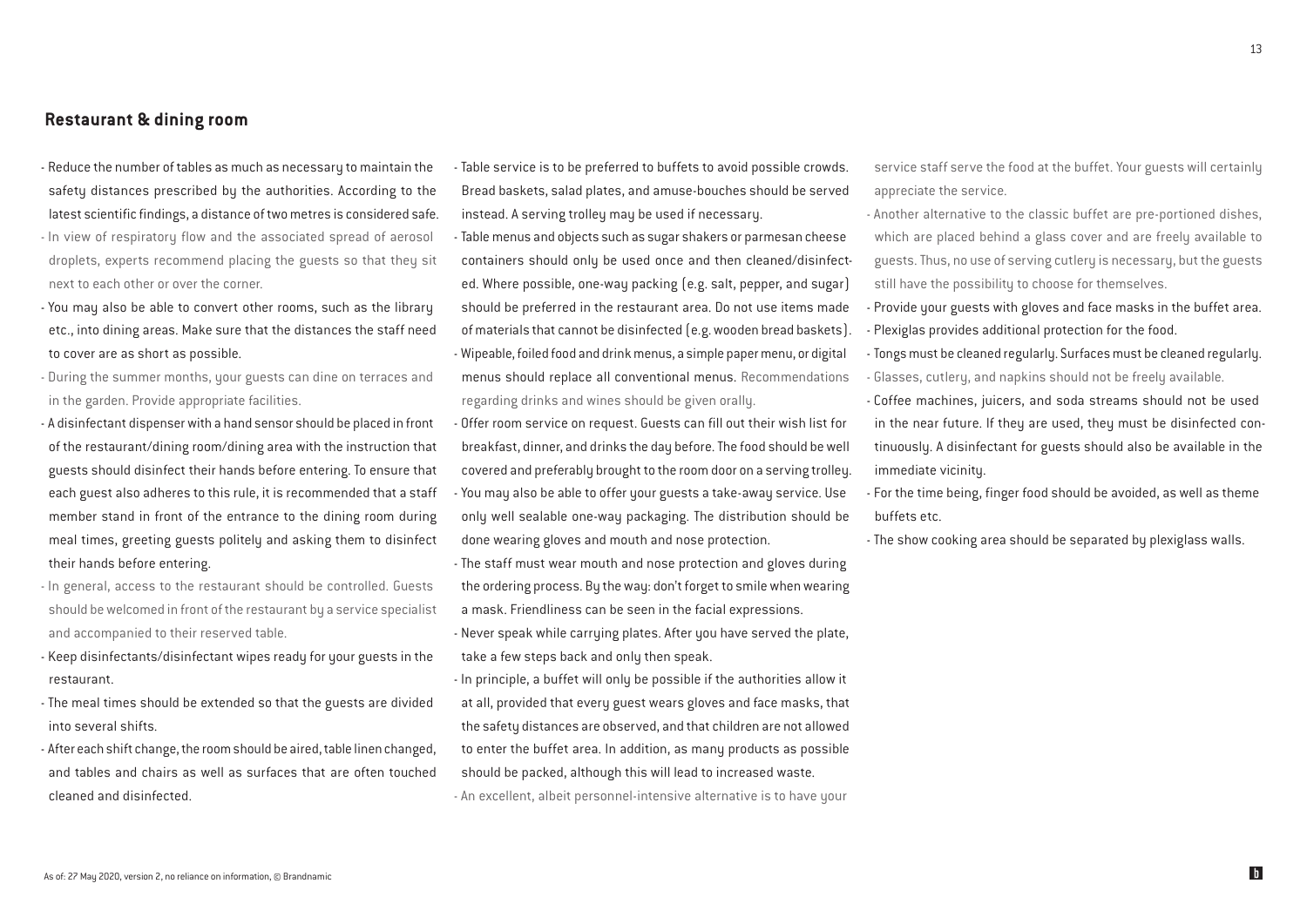#### Pool, spa area, and fitness room

- These areas may only be opened when it is officially permitted.
- Hygiene measures, as they have been taken in the past, should also be sufficient now.
- In the meantime, wellness and fitness activities can be offered outdoors (e.g. yoga sessions, gymnastics in the garden etc.)
- Baskets for sauna towels, fruit, drinks for refreshment should no longer be made freely available in public areas.
- The areas should be cleaned regularly and, if possible, by machine and then disinfected.
- Pay attention to the correct dosage of chlorine in the water. Chlorine kills corona viruses reliably.
- For the use of the pool, saunas, and relaxation rooms, restrictions must be placed on the maximum number of visitors (possibly with rotation or advance notice).
- An increased risk of infection might result from the formation of aerosols in the proximity of neck showers and whirlpools, as well as from crowds gathering by slides, water channels, mushroom shower and other similar features. For this reason, pool attractions should not be put into operation for the time being.
- In the case of whirlpools, the maximum number of people should be reduced in order to maintain the prescribed minimum distances. As always, pay attention to the correct dosage of chlorine.
- Ensure perfect ventilation and sufficient air exchange in the entire pool area. Circulation of air should be avoided if possible, even though the risk may be reduced by condensation and separation of aerosols. - Limit the number of participants for sauna infusions. Do not swirl steam around.

- Access to the sauna and maximum occupancy should be regulated so that the safety distances can be maintained. You can display a nicely designed plan on the cabin door to show guests how to distance themselves in the sauna. The sauna should be thoroughly cleaned and disinfected after use. In general, it can be said that the coronavirus does not survive high temperatures or high humidity. It finds ideal conditions at a temperature of 22 $\degree$ C with 50% humidity. Experts assume that viruses are inactivated within 10 to 15 seconds in classic Finnish saunas.

- More caution is advised with steam baths and infrared cabins. There should be no increased risk of infection, provided that access is restricted and distance rules are observed.
- The area around the pools must be regularly and thoroughly cleaned.
- If the showers in the wellness area are not separated by walls, it is recommended to block individual showers to maintain the necessary safety distance.
- Loungers in relaxation rooms and in the pool area should be placed at the mandatory distance.
- Guests and staff must wear surgical masks during treatments. Employees can alternatively wear face shields. Gloves are mandatory. - Massages may also be performed without gloves, provided that personnel wash and disinfect their hands beforehand. Face rests may pose a hygiene risk and should not be used for the time being. - After a treatment, everything must be thoroughly cleaned and disinfected. Loungers and similar equipment can also be cleaned in the presence of the guest. This increases their feeling of safety.
- Re-usable instruments and tools should be sterilised or disinfected after each guest.

- Newspapers should not be available for reading in the spa area.

- For reasons of hygiene, textiles such as woollen blankets or pillows should not be freely available.
- The fitness equipment should always be cleaned and disinfected by the fitness trainer or the guest after use.
- In the entire spa and fitness area, guests should also be provided with sufficient disinfectant wipes and disinfectants – so that they can personally contribute by cleaning surfaces such as the loungers.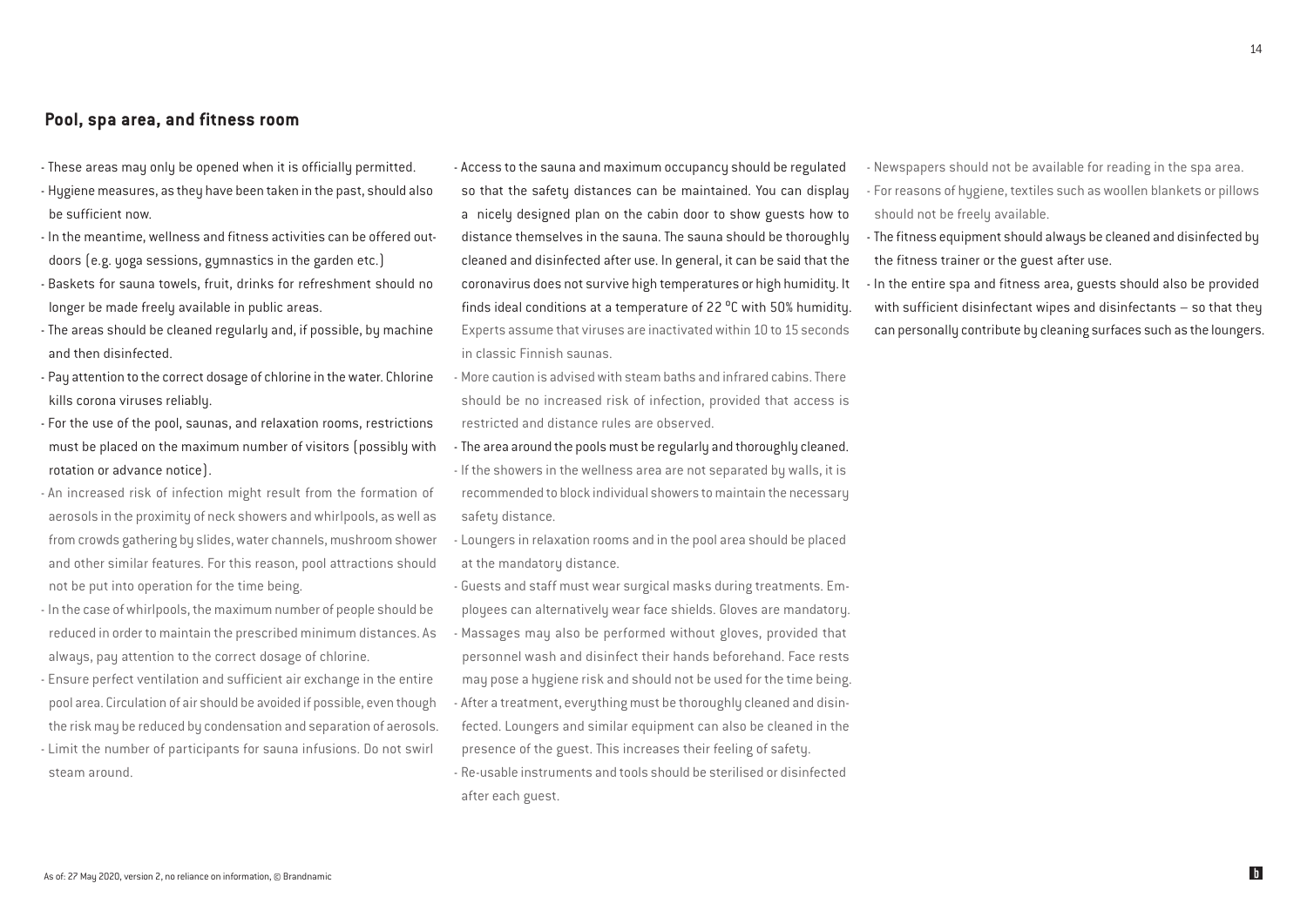#### Activity & leisure programmes

- Indoor sports and leisure programmes should not be offered until further notice.
- For outdoor programmes (e.g. bike tours, hikes etc.) the guide should make sure that the mandatory distances are observed.
- Sports rental equipment (e.g. walking sticks, bicycles etc.) and all training equipment should be thoroughly cleaned after each use. - Storage areas should be cleaned regularly according to the required standards.

#### Services for children

- Children should as soon as the authorities allow be looked after in small groups that do not change.
- A group should encompass not more than six children and one staff member. In order to keep track of the number of children and to be able to make appropriate groups, it is absolutely necessary that the guests book in advance at this stage. If necessary, one group in the morning and one in the afternoon can be organised.
- For the time being, a joint meal as part of childcare should be avoided or reduced to only one meal a day. In this case, the food should definitely be served in portions.
- The carers should make sure that the little ones wash their hands regularly. Together they could, for example, rehearse a little hand washing song.
- If possible, children (from school age) should participate in the programme wearing an age-appropriate mask and gloves. You may be able to give your little guests a colourful, personalised mask at check-in.
- Plastic visors are best suited for employees, provided that they are permitted by law.
- Outdoor activities should be preferred. Keep this in mind when planning your children's programme. Otherwise, make sure that not too many children are in one room at the same time.
- Assign the individual groups to different rooms depending on their size (e.g. fitness room, play room etc.)
- Games and leisure activities without direct bodily contact should be preferred.
- Each child should receive their own packaged colour pencils and possibly other material. Shared craft tools should be carefully cleaned and disinfected after use.
- Play equipment on playgrounds and in children's playrooms (e.g. ball trampoline) that cannot be thoroughly cleaned and disinfected should not be used for the time being.
- Cuddly toys, cuddly pillows, and other textiles should be removed from the play room. Doll's dresses should be regularly washed.
- A supervisor should always be present at playgrounds and in the playrooms.
- Children's toilets must be regularly cleaned.
- Books for children, toys etc. should be handed out by a staff member and not free to take. After use, they should first be set aside and cleaned/disinfected before being handed to the next child.
- Buggies, back carriers, and prams must be disinfected after each use. - For the time being, the tea kitchen and fridge should not be opened
- for guests. If necessary, mini-fridges and electric kettles could be provided in the room.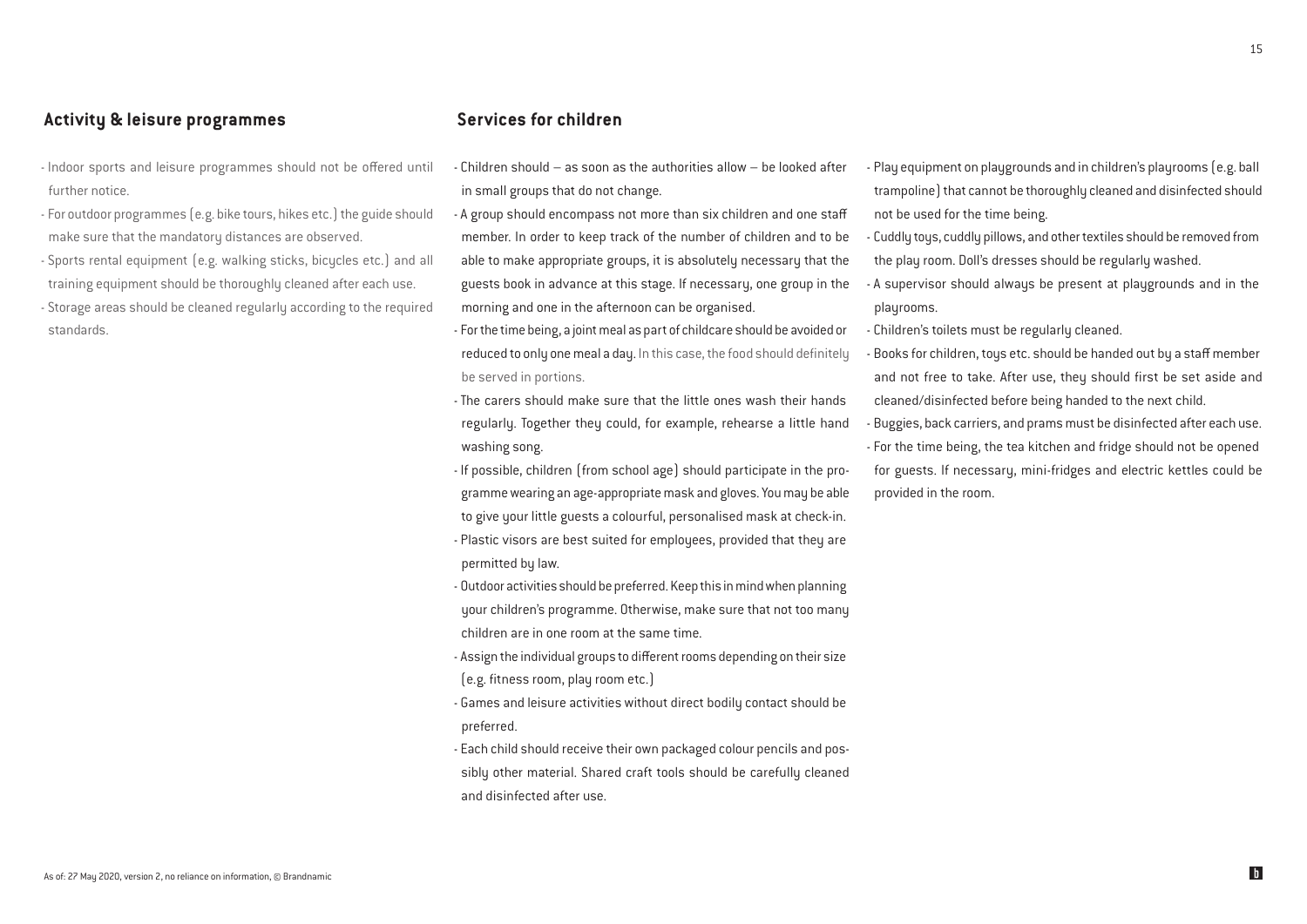## **VIRUS-CLEAN**

### TIPS FOR CLEANING THE PREMISES

Since the beginning of the corona crisis, we have been concerned with one question: how do I correctly clean the premises so that germs, bacteria, and viruses do not stand a chance? There is great uncertainty, as even though hygiene standards have always been high in the local hotel business, there are now even more factors to consider when cleaning. Study results show that the virus survives up to 72 hours on plastic and stainless steel and up to eight hours on cardboard.

#### Here are some tips:

- The cleaning staff should wear mouth and nose protection, gloves, and, if necessary, other protective clothing.
- Premises should first be cleaned with water and cleaning agents. Pay particular attention to all surfaces that are frequently touched (e.g. doors, windows, toilets, handles, push-button strips etc.).
- The second step consists in disinfecting everything. All products with a limited virucidal effect are suitable for this. Please follow the product instructions.
- Suitable disinfectants (e.g. Sanirain from Hygan) can be recognised by the "Presidio Medico Chirurgico" label (i.e. medical device). They have an antibacterial and antiviral effect.
- Important: detergents and disinfectants that are used together need to be compatible with each other and must never be mixed.
- Use caution: not every product can be used for every surface. Choose the right disinfectants for every material and every furnishing to prevent damage.
- Follow the instructions precisely and adhere to the given exposure times so that these agents can reliably eliminate viruses, bacteria, and germs.
- Cleaning rags and other utensils must be changed after every room. The four-colour sustem helps you to comply with hygiene standards. Afterwards, wash all cleaning supplies at 60 °C.
- Teach your cleaning staff the correct use of all products and the correct cleaning method.
- Electric sprayers, such as those used by Marriott International, are suitable for disinfecting surfaces and rooms quickly and efficiently - If possible, use mechanical cleaning equipment (e.g. for the floors).
- This enables faster cleaning.
- Guest rooms that were used by an infected guest should be cleaned with an ozone unit after their stay.
- Keeping an exact log of all cleaning jobs is essential during this time and makes your guests feel safe.
- Provide for continuous cleaning and thorough ventilation of public spaces (e.g. entrance hall, restaurant etc.)
- A dedicated cleaning person should be in charge of the continuous cleaning and disinfection of surfaces that are frequently touched. This includes stair railings, push buttons, switches, counters, and door handles.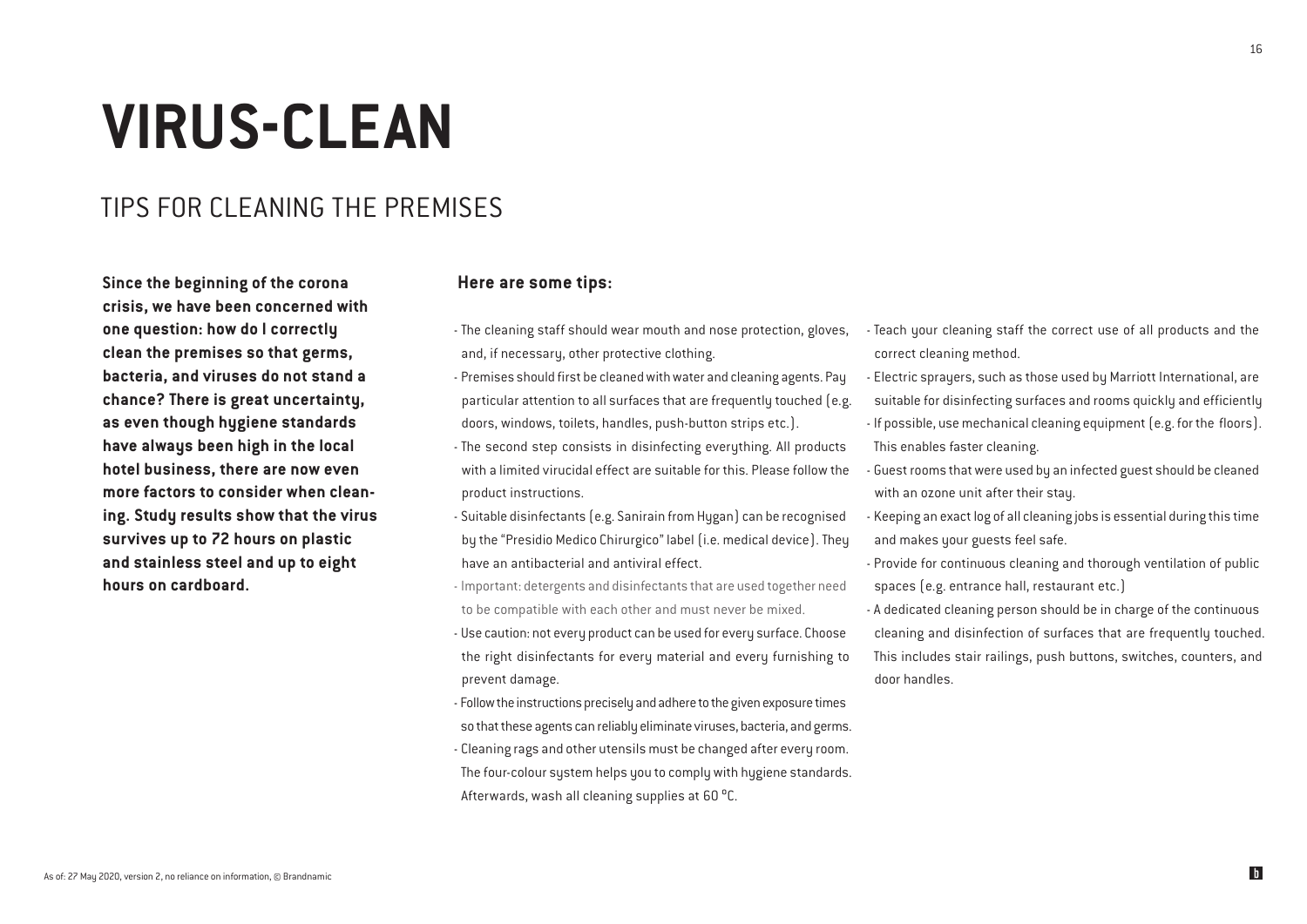## **PREVENTIVE MEASURES FOR EMPLOYEES**

### **SAFFTY** FIRST

Your employees are your greatest assets. Especially at this challenging time, it is important to let your employees know that their health is of great importance to you – because only together you are strong. Please find below a few ideas on how ensure the well-being of your employees.

- Make sure that your employees can travel to work easily and, above all, safely by public transport. Make sure that safety distances can be maintained in the car.
- Otherwise, organise a shuttle service. Before getting into the car, your employees should have their body temperature measured.
- In the current situation, the fewer employees are staying in the hotel, the better. Take this into account when managing the occupancy rate of your hotel.
- Employees who show symptoms of a respiratory infection or do not feel well should be instructed to stay home.
- When entering and leaving the hotel, the body temperature of all employees must be measured. The best way to do this is with a thermal imaging camera, which can be installed directly at the time recording device. The recordings are stored digitally.
- Employees with a body temperature above 37.5 degrees must be sent back home immediately, with the request to consult their family doctor.
- If an employee has been in close contact with an infected person or has visited a high-risk area, they should not be allowed to enter the workplace.
- The start of working hours should be staggered at 15-minute intervals to avoid accumulations in the entrance area or subsequently in the changing room.
- Before accessing the building, hands and shoes must be disinfected.
- Set up disinfectant dispensers in all areas that are used exclusively by your employees.
- Inform your employees about the importance of washing their hands regularly and thoroughly. It is best to set a timer that automatically reminds employees at certain intervals.
- For all employees, work clothing should include mouth and nose protection as well as gloves.
- The meal times for employees should be extended so that access to the staff restaurant is restricted and safety distances are maintained.
- If possible, employees should always eat in the same groups.
- The employees' dining room must be well aired as well as regularly cleaned and disinfected.
- If an employee starts to feel sick during work, they should report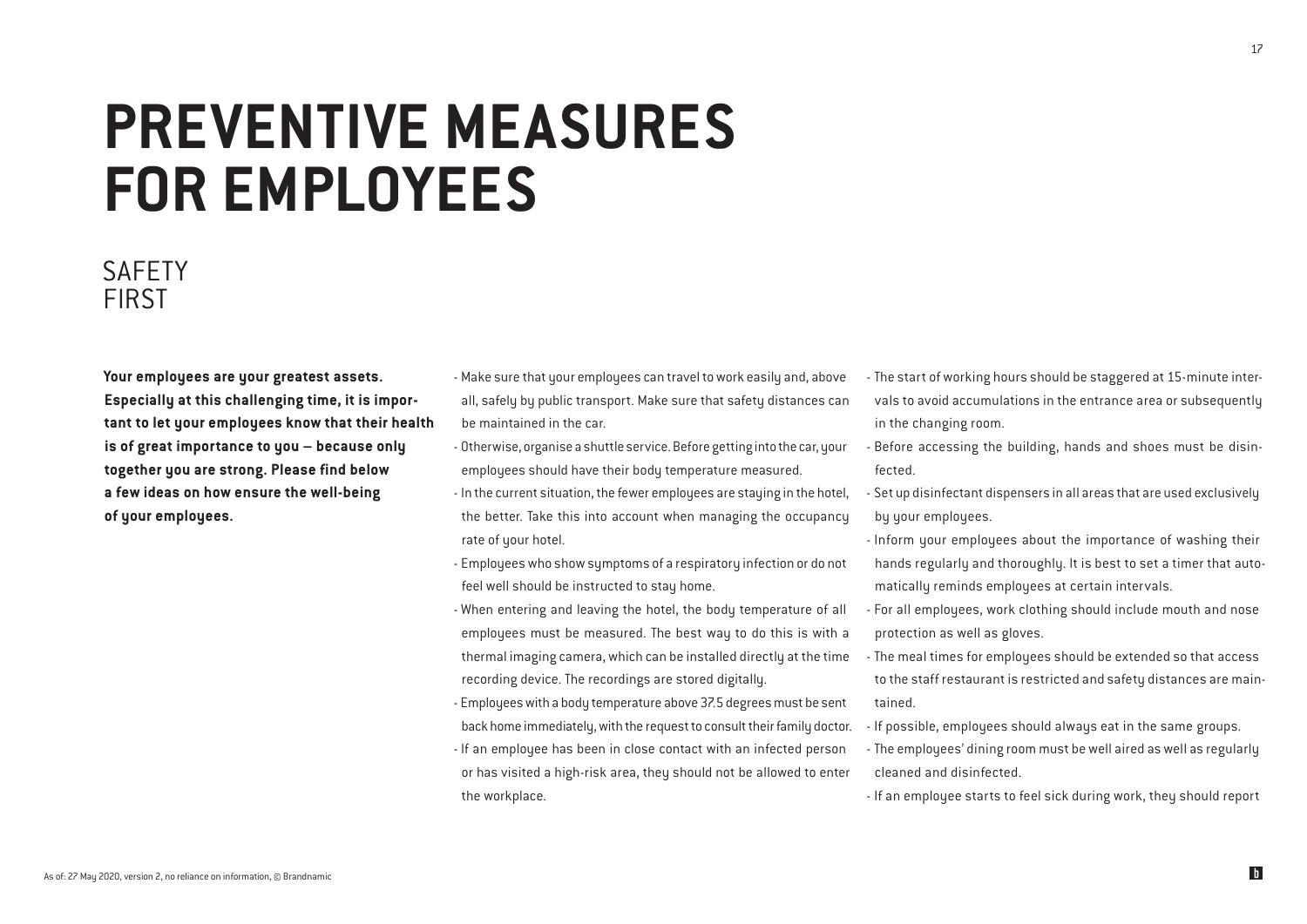## ADVANCEMENT THROUGH KNOWLEDGE

**The only weapon against this virus is knowledge. We want to give our clients this knowledge. Visit the specially-created page brandnamic.com/en/services/ coronavirus-consulting you to read everything you need to know about the topic COVID-19. The contents are constantly updated.**

it immediately so that management can take all necessary safety precautions.

- Make sure that your employees follow a balanced and healthy diet. Motivate them to stay active and boost their immune system.
- Talk to your employees and make them feel safe.
- Due to the current safety issues, team meetings should be held via video call.

## WITHOUT **SECURITY** THERE IS NO FREEDOM.

Wilhelm von Humboldt

## WHAT TO DO IN CASE OF EMERGENY?

If, despite all precautions, a case occurs in your hotel, it's important to keep a clear head. Advise your guests on arrival that, if symptoms manifest, they should stay in their room for the safety of all other guests and contact the reception by phone. Then, proceed to isolate all employees who have come in contact with the guest immediately. Contact the competent authorities or doctor to find out what to do next. If contact with the affected guest is unavoidable, wear the appropriate protective gear (protective suit, FPP3 masks, glasses etc.). It is advisable to have an emergency kit at hand in the hotel.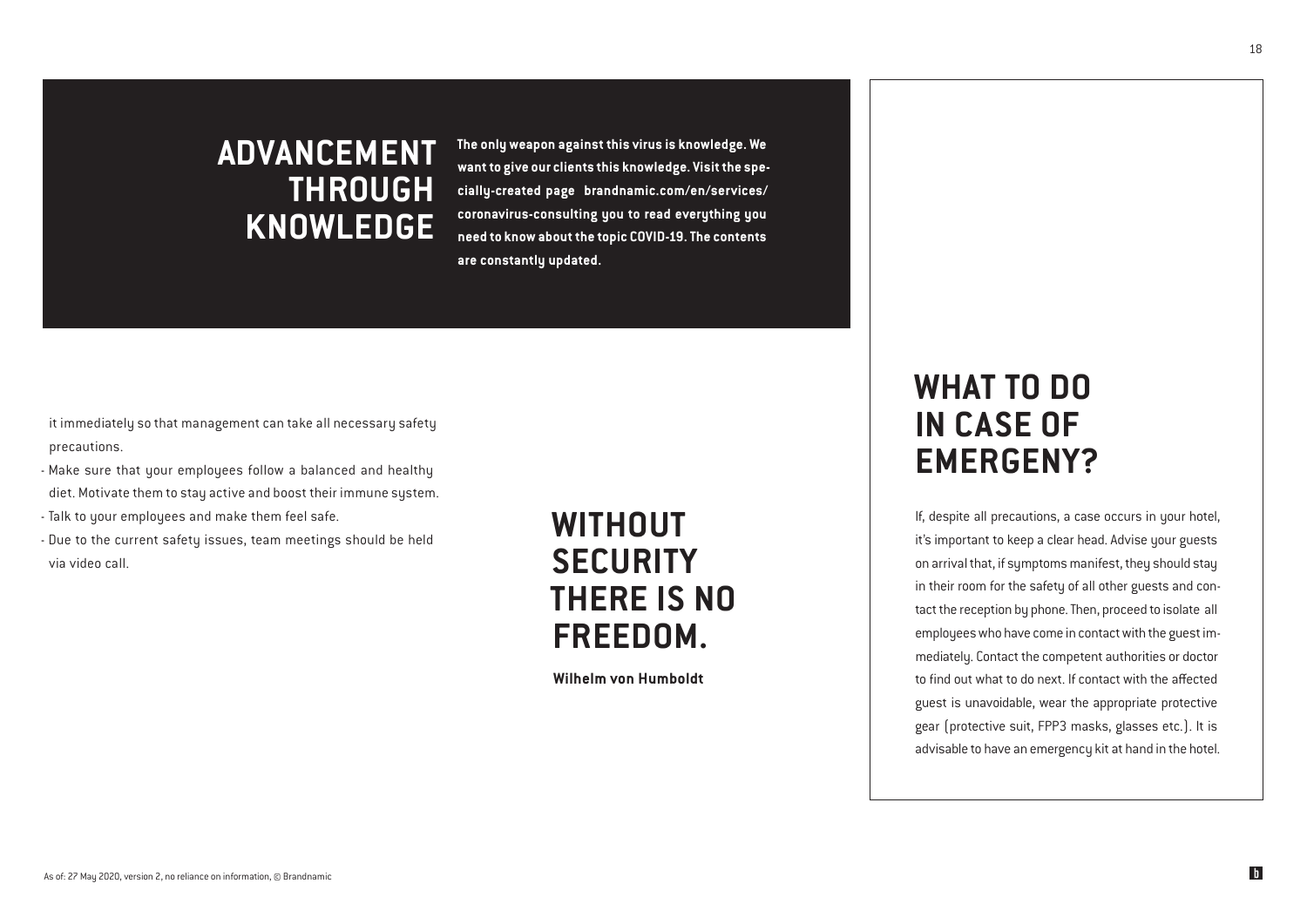## **FOUR STEPS AGAINST THE CRISIS**

### OUR PACKAGE OF MEASURES FOR YOU

As one of the leading agencies for hotel and destination marketing, Brandnamic deals with coronavirus and its effects on the entire industry on a daily basis. As a reliable partner, they have put together a big package of measures that is based on four pillars: consulting, communication, marketing, and training.

In addition to comprehensive advice on the current situation and corona-related documents on the dedicated corona site, this package of measures includes concrete communication measures, such as the provision of content of all kinds, newsletters and adaption of campaigns, free training in the form of webinars with internal and external experts on a wide range of topics, targeted marketing measures, such as the new, free updates of the Correspondence Manager, and our latest project: South Tyrol Vouchers (suedtirolgutschein. com), a free platform for hotels and accommodation providers to sell vouchers in order to ensure some liquidity even during standstill.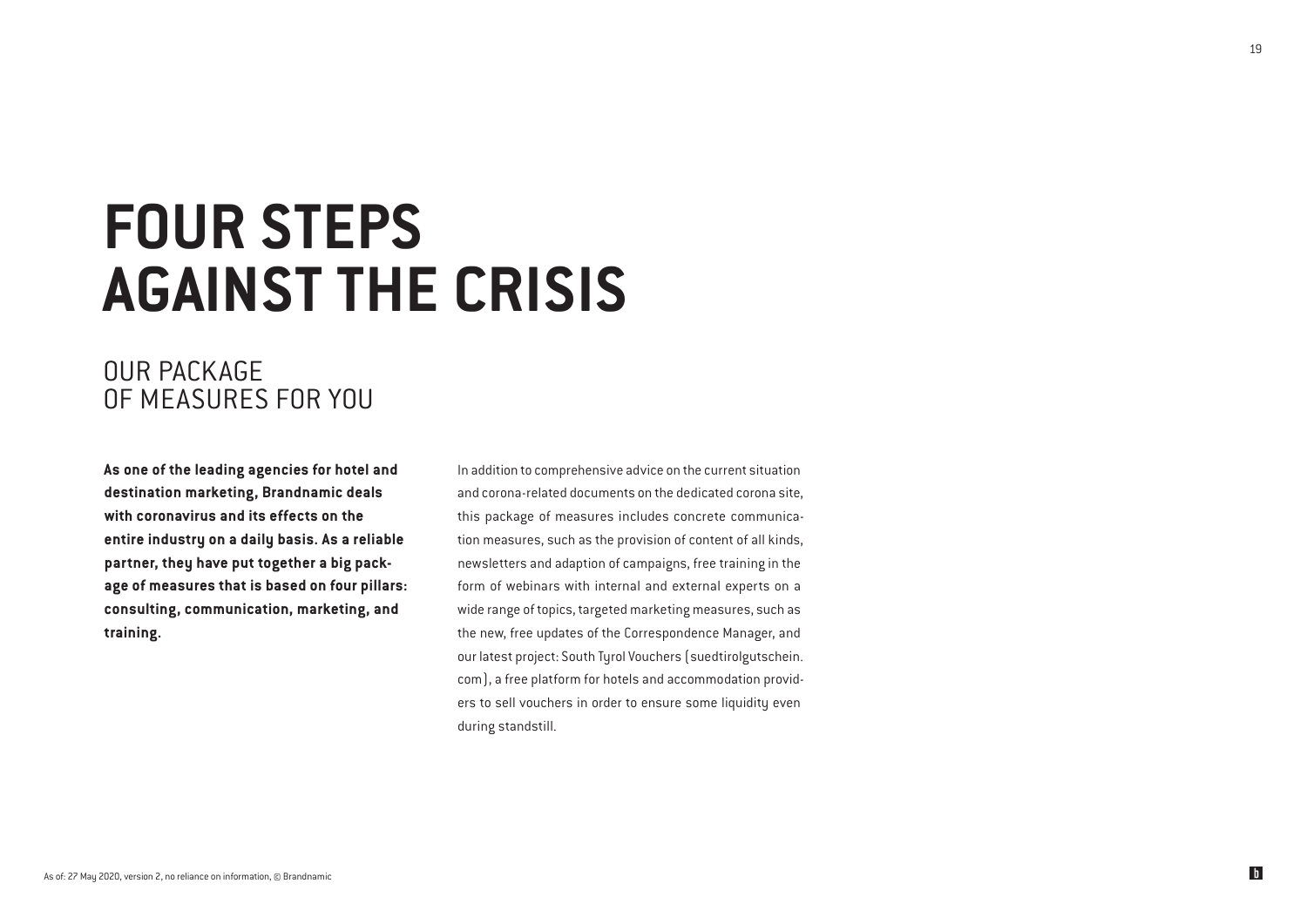## **STAY ON TOP OF THINGS!**

### MARKETING IN TIMES OF CORONA: OUR TIPS

- As long as the social isolation phase continues, communication with guests should be emotional and focused on the people. In short: it should come from the heart and be personal. Tell them what you are currently experiencing yourself, how you are feeling, what you have discovered in your surroundings, what you love about your home country. Let guests learn more about your life in newsletters, social media posts, blogs etc. and share good news. - Social media is currently as popular as ever. Use it to your advan-
- tage and keep people up-to-date with regular posts.
- Surprise your regular guests with small, hand-made presents and send them a piece of South Tyrol by mail. Or how about a visually appealing postal self-mailer messages – short and emotional, perhaps with a voucher for a small present to cut out.
- Call your guests personally, exchange important information, and use the opportunity to follow up requests.
- Take advantage of the hiatus to get in contact with tour operators, to update your pictures and content on all platforms, to adapt and revise your print material and correspondence material.

- Flexibility is incredibly important at this time. Change your cancellation conditions so that your guests can book their stay without worries.

- Once the opening date is set, communication with the guest should be both emotional and rational. In addition to offers that clearly point out your changed cancellation conditions, comprehensive information on the topic of safety on holiday is particularly important in this phase.
- Whether in the newsletter, on social media, or on a dedicated subpage on your website, let your guests know which measures you have implemented to protect your guests and employees. - Transparent communication is the be-all and end-all at this time to gain the trust of the guests. Always emphasise that even before the crisis you attached importance to high hygiene and safety standards, and that you have now developed these even further. State exactly which measures you have taken in which hotel area. The more information your guests have, the safer they will feel when booking their holiday with you.

- Be creative when implementing hygiene measures. Partition walls

in the corporate design, disinfectant dispensers that match the furnishings, branded mouth and nose protection, your own disinfectant produced in cooperation with a local manufacturer – there are so many ways to stand out.

- Go the unconventional way. Some hotel services can no longer be offered to the usual extent? No problem, there are plenty of alternatives that will delight your guests: a picnic in the forest instead of dinner in the restaurant, more room service, yoga sessions in the garden, massages under the blue sky etc.
- Focus the communication on your strengths, i.e. what your hotel and South Tyrol have to offer: the infinite landscapes, the unspoilt nature, the unique location, the short journey, the low infection rates etc.